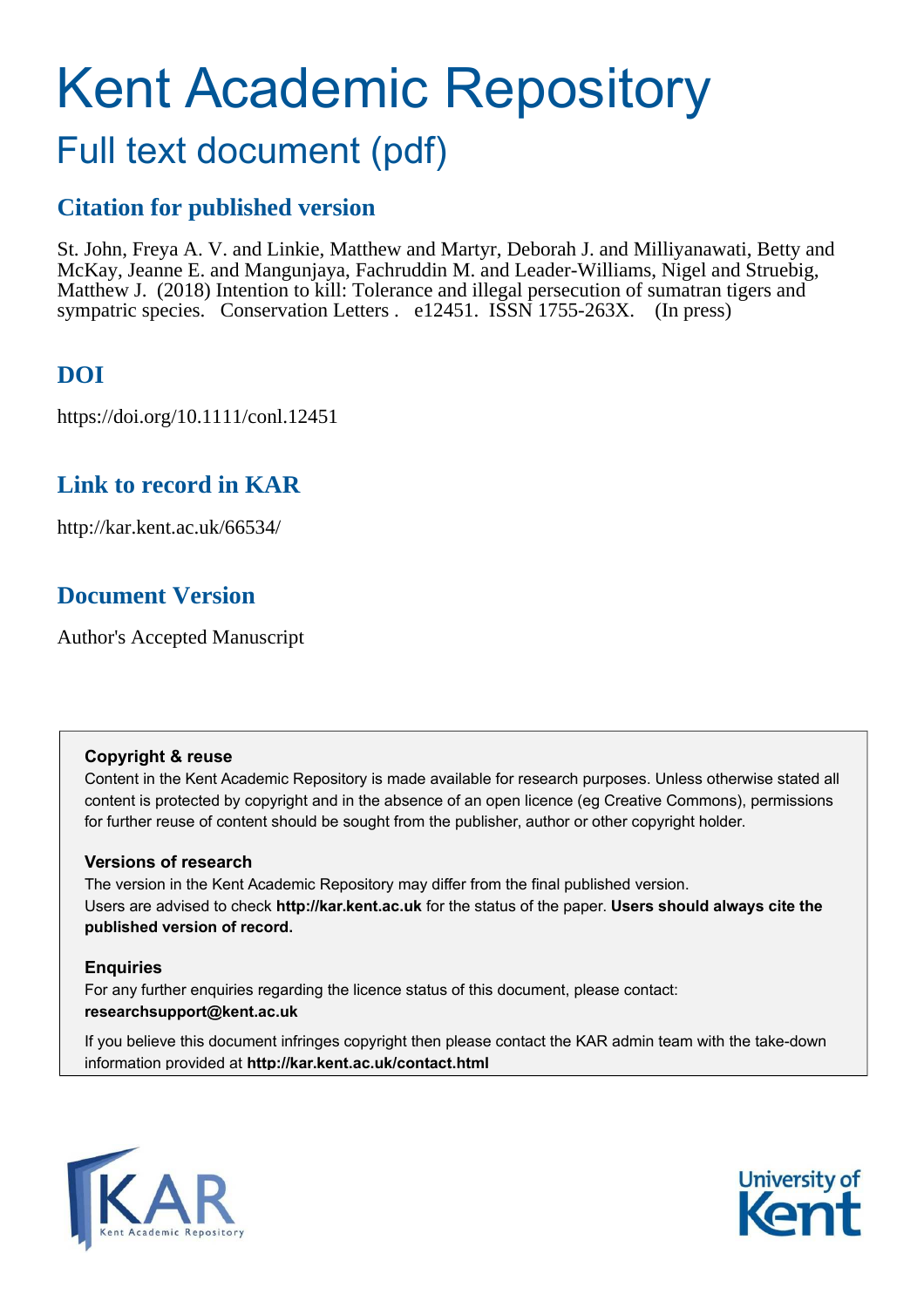**Full title:** Intention to kill: Tolerance and illegal persecution of Sumatran tigers and sympatric species

**Short title:** Tolerance and killing of Sumatran tigers

#### **Authors:**

Freya A. V. St. John<sup>a,b</sup>, Matthew Linkie<sup>c</sup>, Deborah J. Martyr<sup>d</sup>, Betty Milliyanawati<sup>d</sup>, Jeanne E. McKay<sup>b</sup>, Fachruddin M. Mangunjaya<sup>e</sup>, Nigel Leader-Williams<sup>f</sup>, and Matthew J. Struebig<sup>b</sup>

#### **Author Affiliation:**

<sup>a</sup> School of Environment, Natural Resources and Geography, Bangor University,

LL57 2UW, UK

- <sup>b</sup> Durrell Institute of Conservation and Ecology (DICE), School of Anthropology and Conservation, University of Kent, Canterbury, CT2 7NR, UK
- <sup>c</sup> Wildlife Conservation Society Indonesia Program, Bogor, 16151, Indonesia
- <sup>d</sup> Fauna & Flora International Indonesia Programme, Jakarta, 12550, Indonesia
- <sup>e</sup> Faculty of Biology, Universitas Nasional (UNAS), Jl. Sawo Manila, Pejaten, Pasar Minggu, Jakarta, 12520, Indonesia

<sup>f</sup> Department of Geography, University of Cambridge, Downing Place, Cambridge,

CB2 3EN, UK

This article has been accepted for publication and undergone full peer review but has not been through the copyediting, typesetting, pagination and proofreading process, which may lead to differences between this version and the [Version of Record.](https://doi.org/10.1111/conl.12451) Please cite this article as [doi:](https://doi.org/10.1111/conl.12451)  [10.1111/conl.12451.](https://doi.org/10.1111/conl.12451)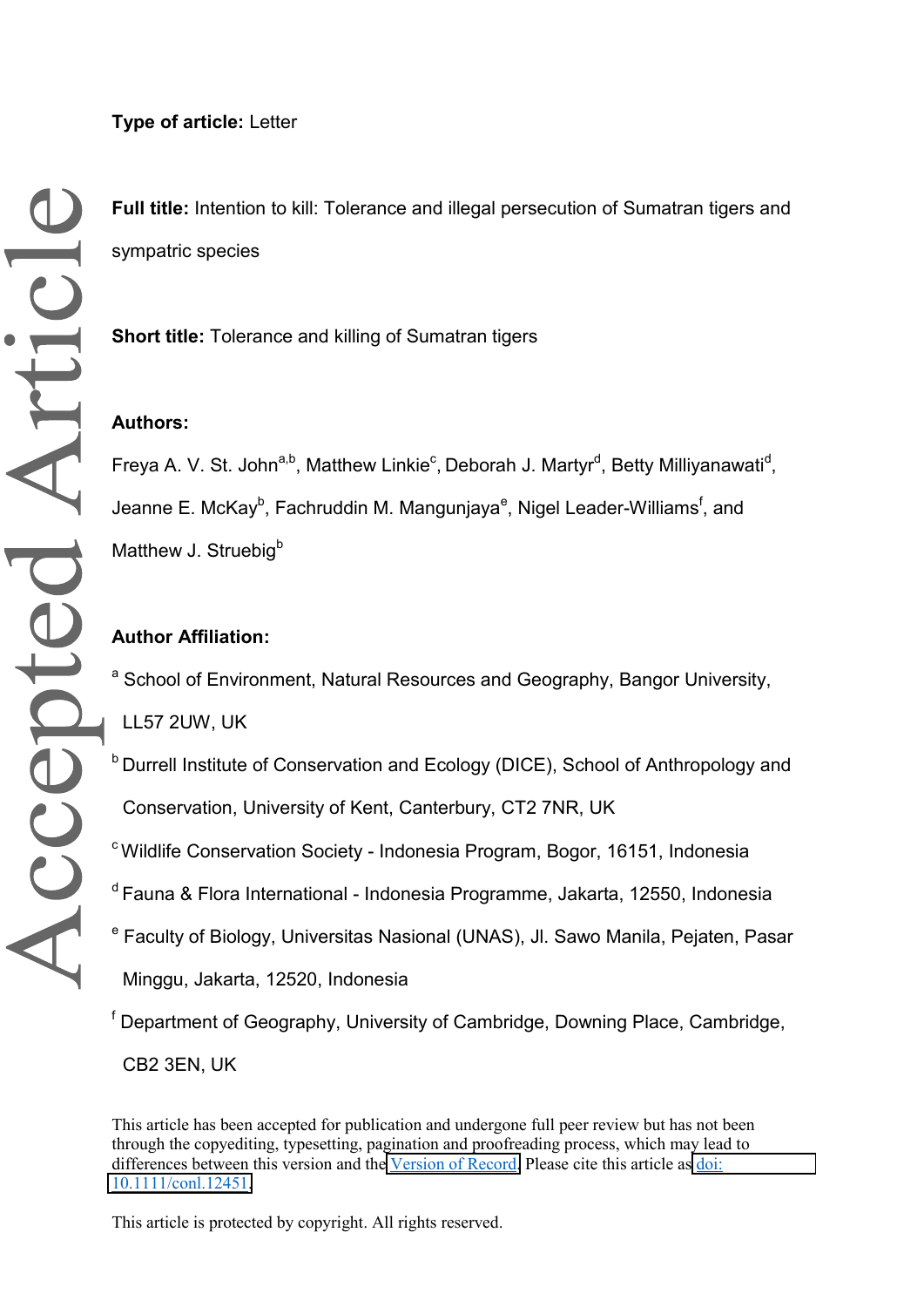To whom correspondence may be addressed: E-mail: [f.stjohn@bangor.ac.uk](mailto:f.stjohn@bangor.ac.uk) Tel: +44 (0)1248 388295. School of Environment, Natural Resources and Geography, Bangor University, LL57 2UW, UK

**Email addresses of co-authors:**  Linkie: [mlinkie@wcs.org](mailto:mlinkie@wcs.org) Martyr: [debbie.martyr@gmail.com](mailto:debbie.martyr@gmail.com) Millyanawati: [bettymilly298@gmail.com](mailto:bettymilly298@gmail.com) McKay: [jeanne.e.mckay@gmail.com](mailto:jeanne.e.mckay@gmail.com) Mangunjaya: [fachruddin.mangunjaya@gmail.com](mailto:fachruddin.mangunjaya@gmail.com) Leader-Williams: [nl293@cam.ac.uk](mailto:nl293@cam.ac.uk) Struebig: [M.J.Struebig@kent.ac.uk](mailto:M.J.Struebig@kent.ac.uk)

**Keywords:** affect | endangered species | hunting **|** Indonesia | norms | randomised response technique

#### **Abstract**

Tolerance may lessen when wildlife adversely impacts people. Models from psychology can help elucidate how people make judgements, why they act accordingly, and whether beliefs and norms influence support for policy and intervention. Working in a globally important region for tigers, we estimated hunting prevalence for this endangered species and three sympatric taxa using methods for asking sensitive questions. We also investigated the relative strength of ethnicity and social-psychological predictors in influencing intention to hunt. Men's behavioural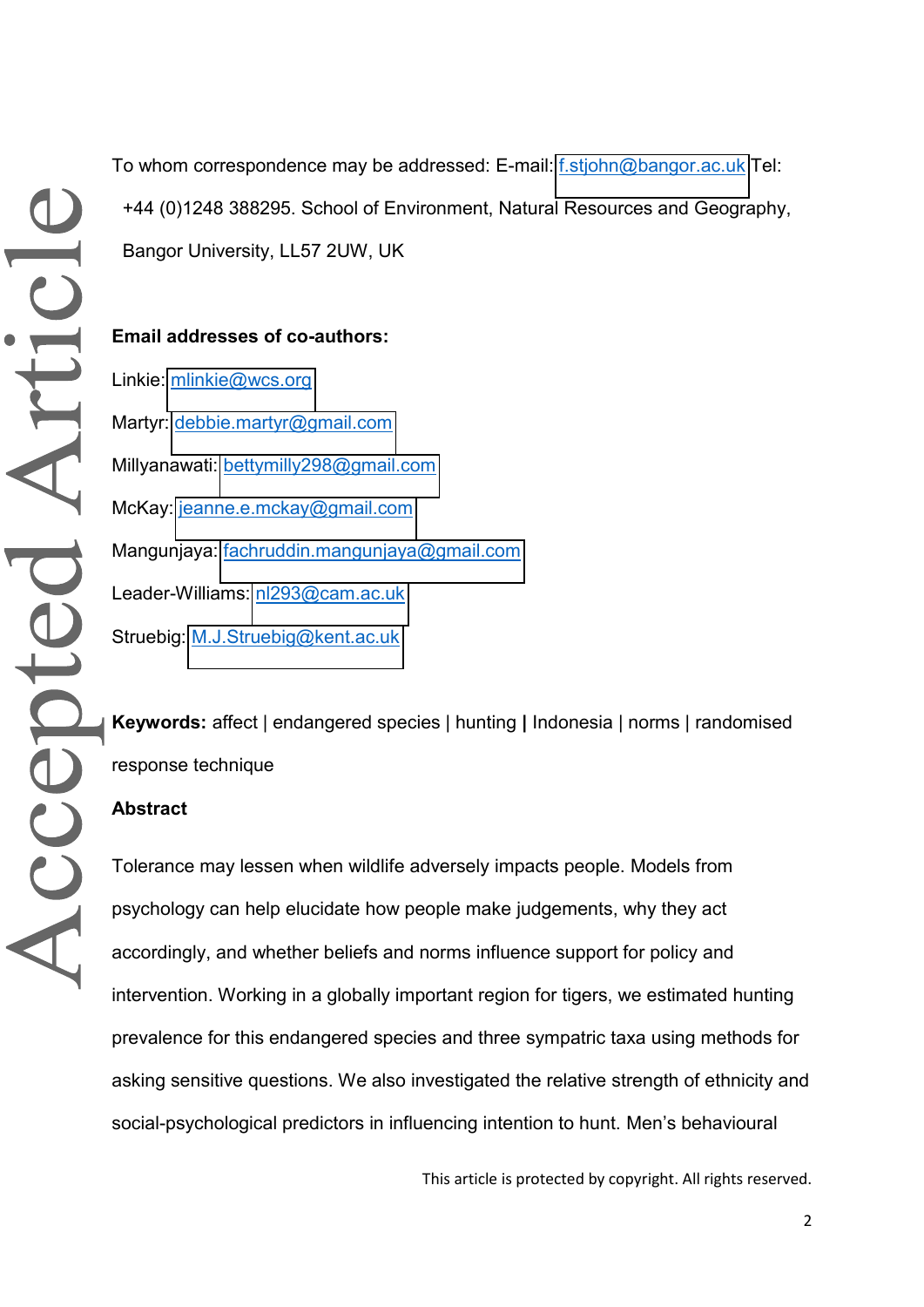intention and perceptions differed by species: pro-conservation values were most prevalent for tiger, weakest for wild boar. Perceived behavioural control was the strongest predictor of hunting-intention; affect and injunctive norms were also important. The prominence of affect in determining intention suggests increasing environmental knowledge is unlikely to curb hunting. However, existing norms could be leveraged to incentivise behaviour-change. Integrating behaviour-change models into conservation science is crucial where strategies require changes in people's actions.

#### **Introduction**

As rural populations grow, people can come into greater contact with wildlife. Where wildlife adversely impacts people, tolerance may be lessened (Redpath et al. 2013). Tolerance can be attitudinal, such as beliefs and values, and behavioural, such as killing or political lobbying (Bruskotter & Wilson 2013). Viewed on a continuum (Fig.1), intolerance and stewardship are expressed through actions including killing animals or political lobbying for/or against a species, whilst acceptance/tolerance is a passive concept requiring no action (Bruskotter & Fulton 2012). This conceptualisation permits the application of models and hypotheses from psychology to better our understanding of how people formulate judgements, and ultimately why they act as they do.

Observed behaviour and behavioural intention are considered the best indicators of species tolerance, and antecedents of both have been studied extensively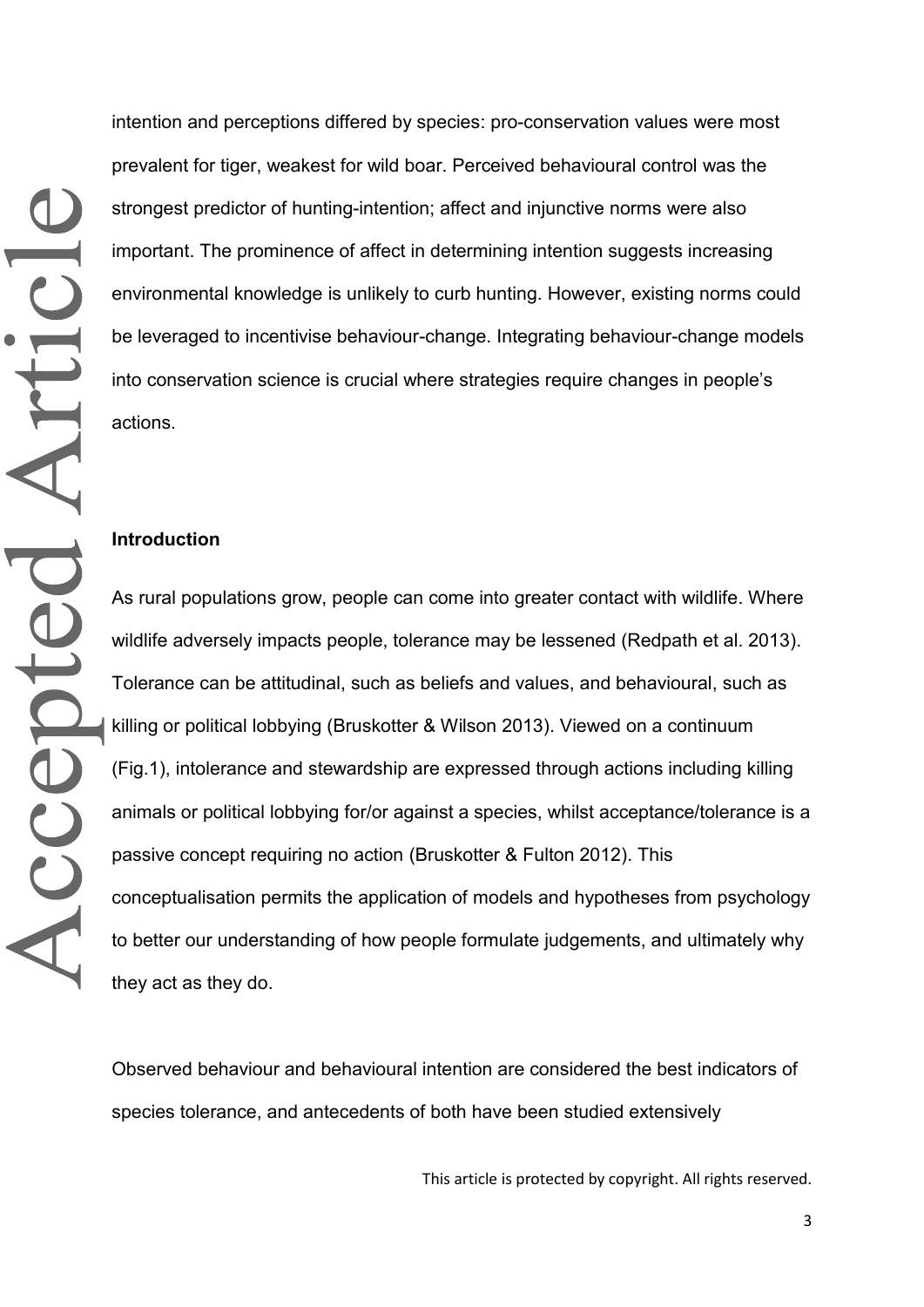(Bruskotter & Fulton 2012; Bruskotter & Wilson 2013). For example, the theory of planned behaviour (TPB) posits that behavioural intention, the immediate precursor to behaviour, is shaped by attitude towards the behaviour, perceived societal expectations (subjective norms) and the perceived behavioural control (PBC) people believe they have (Fishbein & Ajzen 1975).

The relative importance of TPB constructs varies across behaviours. For example, attitude best predicted ranchers' intention to kill jaguar in Amazonia (Marchini & Macdonald 2012), whilst PBC was the strongest predictor of intention to hunt deer in the USA (Shrestha et al. 2012). Factors including affect and norms are also important predictors of behaviour, as are the perceived probability of capture and punishment when examining rule-breaking (Nagin 1998). Slagle et al. (2012) showed how affect, the instant feeling of goodness or badness people have to stimuli (Slovic et al. 2007; Wilson 2008), influenced people's beliefs about wolf recovery. Positive emotions were associated with positive beliefs about wolf recovery, and had a greater influence on people's intention to engage in politically-relevant behaviour with respect to recovery, than knowledge of wolf biology (Slagle et al. 2012). Descriptive norms are one's perception of what most people do and they motivate individuals to act accordingly (Cialdini et al. 1991)*.* In contrast, injunctive norms are perceptions of what most people approve/disapprove of, defining how individuals act according to group rules (Cialdini et al. 1991)*.* Both types of norm can trigger behavioural changes (Cialdini 2003) and there is evidence they relate to conservation-compliance. For example, in Taiwan people reporting little awareness

This article is protected by copyright. All rights reserved.

4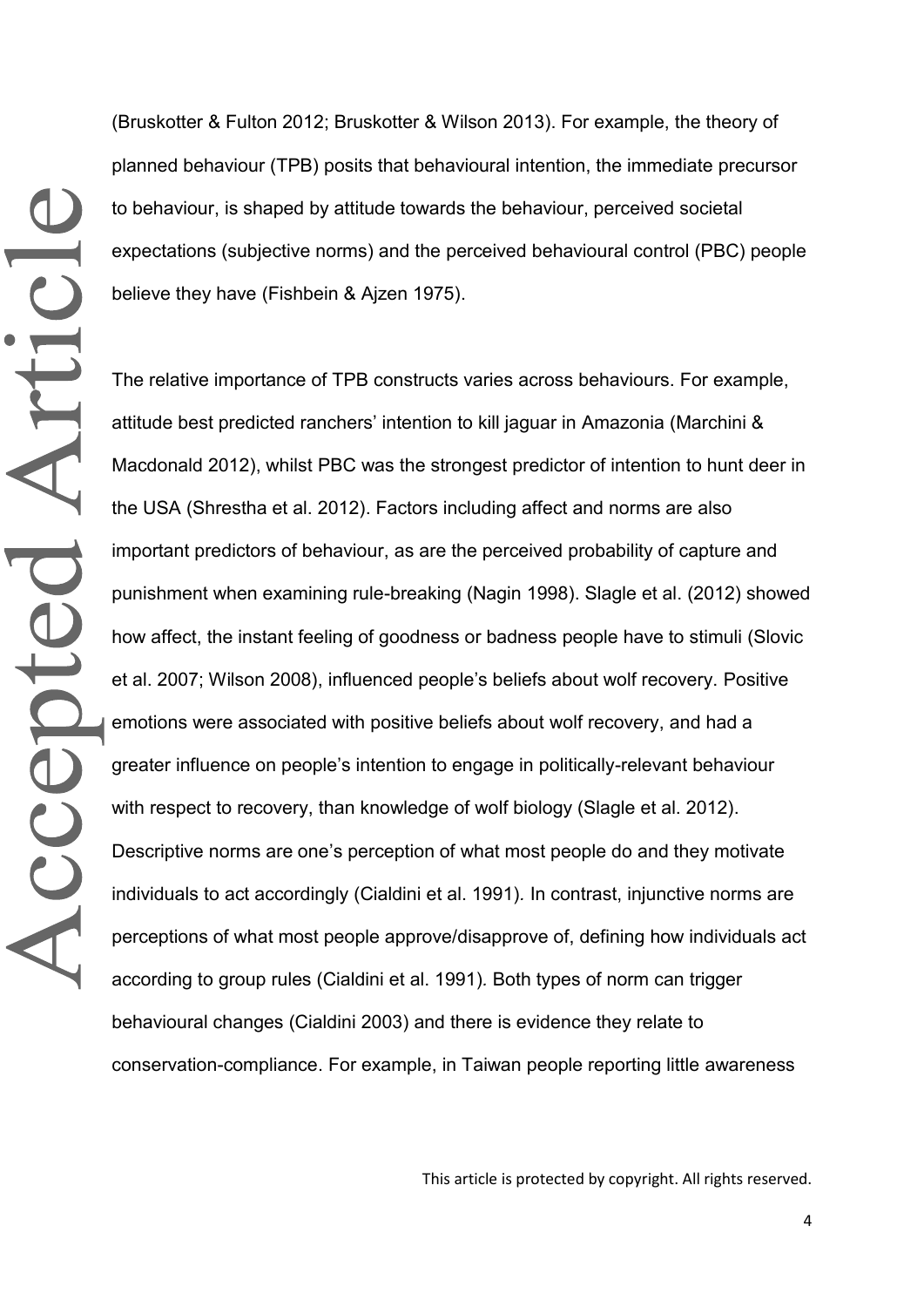(descriptive) and familial disapproval (injunctive) of killing leopard cats were less likely to have killed them (St. John et al. 2015).

There is clear evidence that factors such as beliefs and affect, through their role in judgement and decision making, influence support for policy and management actions (Finucane et al. 2000; Slagle et al. 2012) and that studies investigating the relative importance of behavioural predictors can usefully inform the design of conservation interventions (Marchini & Macdonald 2012; Slagle et al. 2012). Building on such studies we investigate hunting prevalence of tigers and three sympatric species (boar, *Sus scrofa*; sambar, *Rusa unicolor*; pangolin, *Manis javanica*) in Sumatra, Indonesia. Further, we measure the relative strength of ethnicity and social-psychological factors in influencing men's intention to hunt these species, which vary in protection status and perceived value to people.

Sumatran people are renowned for their diverse cultural and spiritual beliefs, which are thought to permeate their interactions with wildlife (Bakels 2013). Whilst Christianity may attribute souls exclusively to people, such spiritual elitism is incomprehensible to many Asians (McNeeley & Sochaczewski 1988). Minangkabau and Kerincinese reportedly believe ancestral souls transfer to tigers, which then protect people, only attacking someone who breaks customary law (McNeeley & Sochaczewski 1988; Bakels 2013). We expected negative attitudes and affective responses, pro-killing norms, low perceived probability of enforcement and high PBC to be indicative of intention to kill; ethnicity was expected to be related to intention,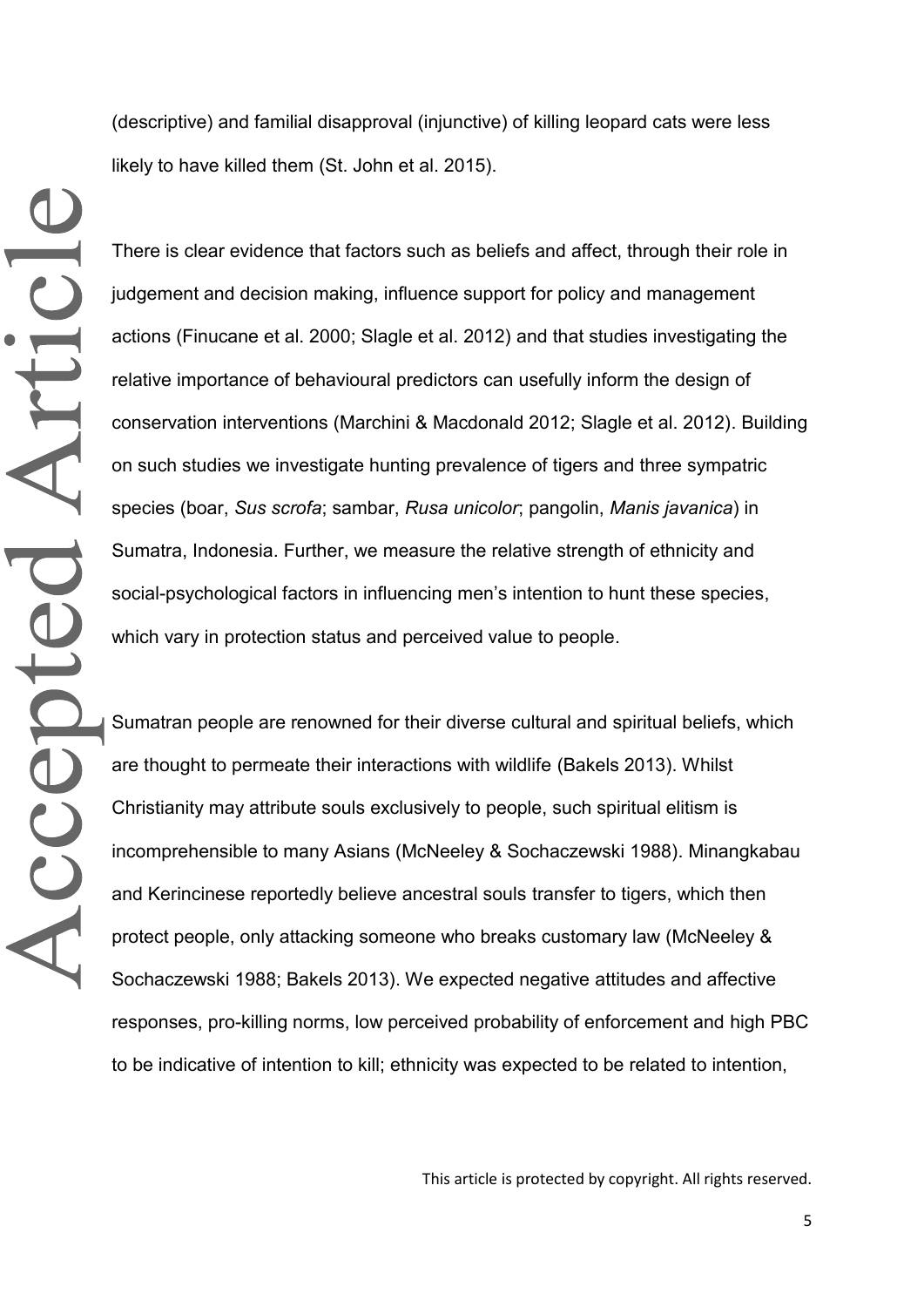particularly for tiger. Understanding people's relationship with different species can help develop a more complete picture of their ability to coexist with wildlife.

#### **Methods**

Accepted Article

Identified as a global priority for tiger survival (Dinerstein et al. 2007), Kerinci Seblat National Park (KSNP) supports ~145 tigers, ~30% of the Sumatran population (Linkie et al. 2006, 2015), which exist despite encounters with people. Unlike other areas in Sumatra where forest has been converted to large-scale plantations, smallholder farming communities of different ethnicities border KSNP. Tigers occasionally attack livestock and people (Linkie et al. 2007), and key prey species, boar and sambar, crop raid. Whilst sambar are hunted for meat (Bakels 2013), Islam prohibits consumption of boar so hunting for this purpose is unlikely. However, snares found in KSNP where all hunting is prohibited, are indiscriminate (Linkie et al. 2015). Regionally, increases in wildlife trade, particularly in tiger and pangolin, may be encouraging poaching of these species which, together with sambar, is prohibited throughout Indonesia (boar may be hunted outside of PAs).

Sampling was stratified across the landscape using information on 228 human-tiger incidents reported by local people (unpublished, Martyr). Each location was georeferenced and an observed incident density surface computed to identify low, medium or high incident study areas (Fig 2).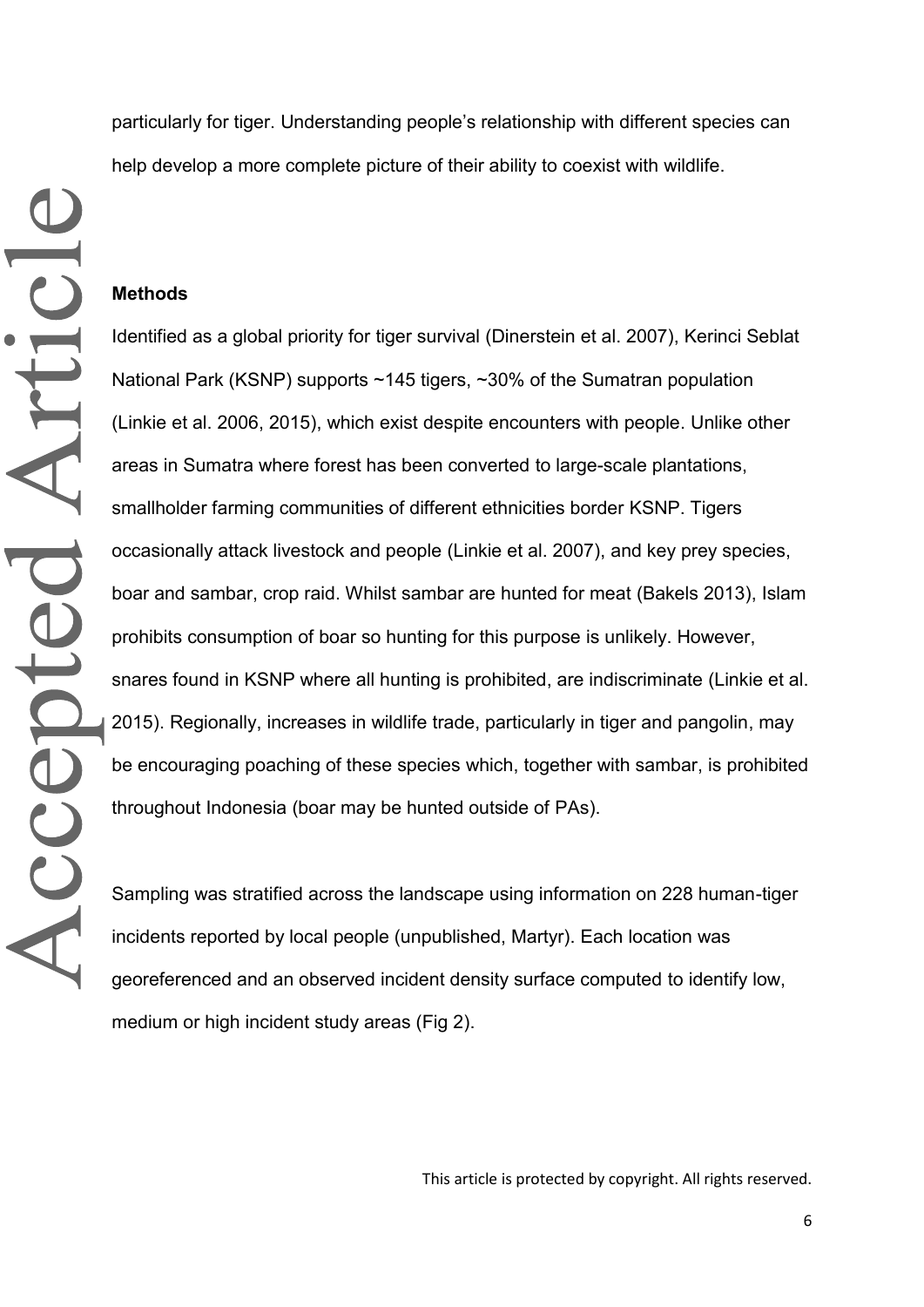Following questionnaire piloting and revisions, data were gathered from a systematic sample of male and female heads-of-households between Nov-2014 and Jul-2016 by Indonesian enumerators. Sex of respondents was chosen at random and biased towards men because they are more likely than women to hunt (Wadley & Colfer 2004) (see SI).

Because hunting within KSNP is illegal, we used two forms of the randomised response technique, in addition to direct questions (DQ) to measure past hunting behaviour. The proportion of people hunting was estimated using the forced response randomised response technique (RRT) (Warner 1965). Equipment comprised ten cards, eight orange, one displaying, in Indonesian, 'Yes' and another, 'No'. Respondents selected one card prior to each sensitive question (Table 1). The 'Yes' card demanded the prescribed answer 'Yes'; the 'No' card, 'No'. The orange card required an honest answer, 'Yes', or 'No'. The chosen card was never revealed to enumerators and was replaced after each question.

We estimated the prevalence of hunting using the partial additive randomised response technique (aRRT) (Robinson et al. 2015). Forty eight cards were held in a stack, 12.5% were marked 'zero' and required respondents to answer honestly by reporting the frequency of the behaviour defined in the question (Table 1). All other answers were randomised by the numbers 1, 2, 3 and 4 displayed on the cards with the corresponding frequencies 22, 6, 8 and 6. If a numbered card was selected, respondents were asked to add their answer to the number displayed on the card. The frequency distribution of the cards had a mean of 1.95 and a variance of 1.28.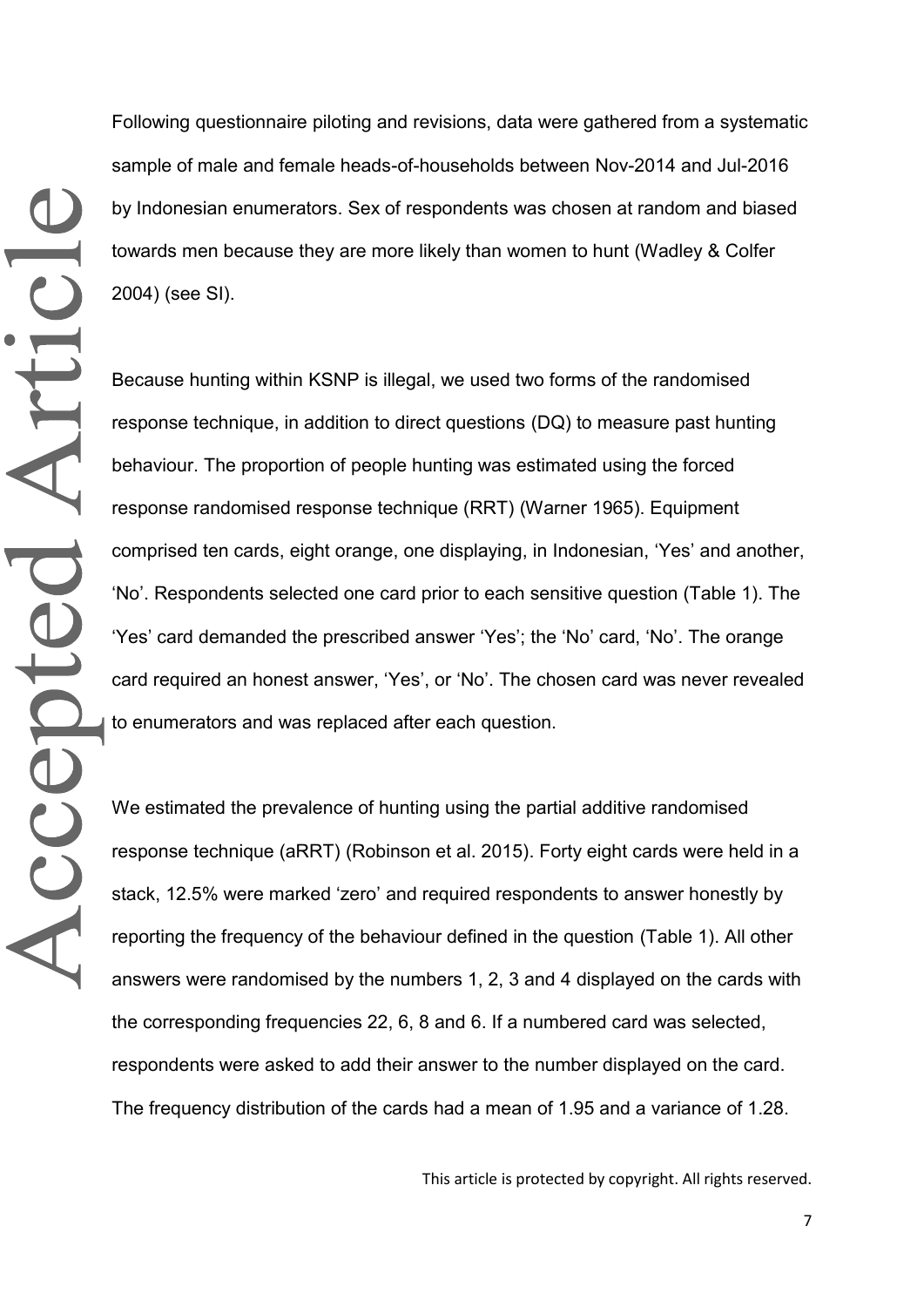Respondents were randomly assigned to RRT or aRRT and completed an example prior to study questions. Hunting pressure was also estimated by asking respondents to report their yes/no (for RRT participants) or numeric response (for aRRT respondents) to the hunting questions directly at the end of the questionnaire. Acceptability of RRT and aRRT was measured using two statements (Table S1).

The questionnaire also included nine sections (Table S2) designed to examine factors underlying men's intention to hunt specific species in the future, measured using a five-point ordinal scale (Very weak=1 to Very strong=5). Questions were asked separately for each species. To understand how people's emotional response influences intention to hunt, respondents identified their position on two five-point semantic scales (Good-Bad; Harmless-Dangerous) after being shown an image of each animal. Many tools exist for measuring affect (Jacobs 2012); to minimise cognitive burden we used semantic scales which have proven proficient (Slagle et al. 2012). Answers to remaining questions were given on five-point Likert scales (Strongly agree to Strongly disagree). Attitudes towards the existence of each species were captured using two target, action, context and time-specific (Conner & Sparks 2008) statements for example, 'These days I think that [animal] in the village, on the farm land around the village and in the forest should be caught'. To investigate the relationship of descriptive and injunctive norms on people's intention to hunt, respondents were asked to indicate if they felt that most people try to hunt each animal, and if they felt social pressure to catch each animal. Respondents indicated how much perceived behavioural control they had over hunting by stating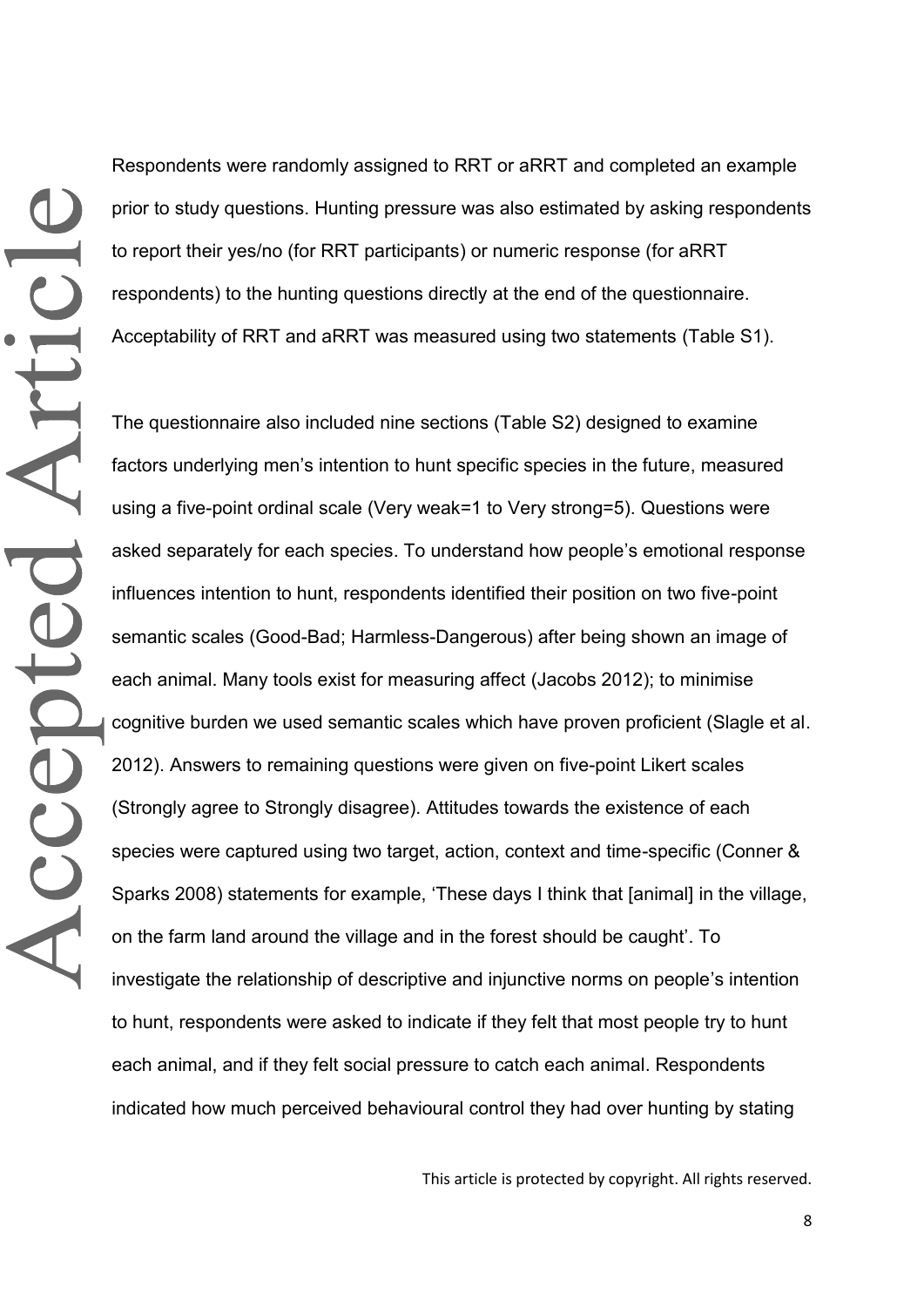how much they agreed/disagreed to the following statement 'If the opportunity arose, I am confident I could catch [animal] around here if I wanted to'. Two statements were used to capture the core elements of enforcement, the perceived probability of capture and perceived probability of penalty once captured. Crop and livestock loss to study species occurring in the preceding 12 months was also recorded.

#### *Data analysis*

Data were analysed using SPSS v22 (IBM Corp. 2013) and Rv.3.4.0 (R Development Core Team 2012). The proportion of people admitting to hunting via RRT was calculated following St. John et al. (2012); aRRT data were estimated following Robinson et al. (2015) (Supporting Information). For RRT, aRRT and DQ, 95% confidence intervals were estimated from 1000 bootstrapped samples. We considered there to be significant differences between estimates when confidence intervals did not overlap.

To examine relationships between men's intention to kill and beliefs and perceptions we fitted cumulative logit mixed models using the R package Ordinal (Christensen 2015) defined *a priori* drawing upon work of others (e.g. Marchini & Macdonald 2012; Slagle et al. 2012; Fairbrass et al. 2015). Affect, attitudes towards killing or conserving, injunctive and descriptive norms, PBC and perceived probability of capture and punishment were all considered as potential fixed effects. Prior to modelling, these variables were scaled so that the higher the value, the less inclined people were to hunt in the future. Pearson's correlation coefficients were calculated for each pair of variables to avoid issues of multi-collinearity. Men with missing data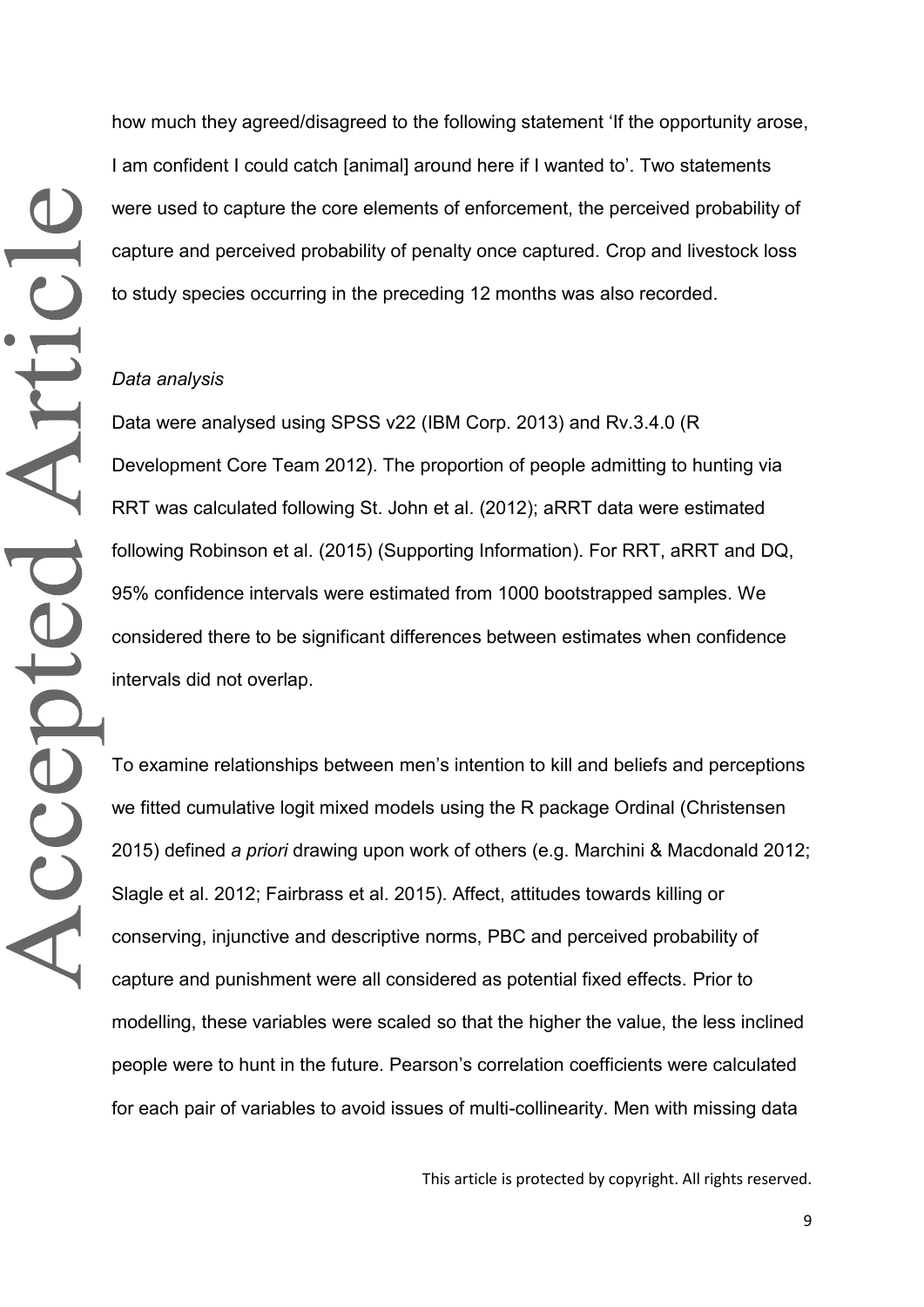were excluded from models. Since estimates from RRT, aRRT and DQ were consistently low and hence unsuitable for modelling, past hunting behaviour was omitted from models.

#### **Results**

The questionnaire was completed by 2386 people, missing data were <1.7% for model variables; exceptions were probability of capture or punishment  $(\leq 3.5\%)$ . Mean age was 44 (SE±0.26), most had completed elementary (53.2%) or junior (23.0%) school and 73.9% were male. The majority were Minangkabau (45.4%) or Melayu (32.4%), 2.9% were Kerincinese (Table S3). Most people growing crops reported losses to boar (85.1%), but few to sambar (13.3%); 0.6% lost livestock to tigers. Amongst men, all direct question (DQ) estimates significantly exceeded those of the randomised response technique (RRT) (Fig 3A). However, the additive RRT (aRRT) estimated significantly higher frequencies of sambar and tiger hunting than DQ; whilst higher, women's aRRT estimates of tiger hunting did not always differ significantly to DQ (Fig 3B). Men's DQ reports of tiger capture by outsiders and villagers did not differ significantly to women's (Table S4). RRT was considered significantly easier (U=338,736.5, z=-12.85, *p*=<0.001) and more private (U=433,021.0, z=-4.94, *p*=<0.001) than aRRT, but perceived ease and privacy was limited (Table S5).

Men's perceptions towards wildlife differed by species, with pro-conservation values most prevalent for tigers and weakest for boar (Fig 4). The perceived probability of capture, and punishment if captured, were significantly correlated for all species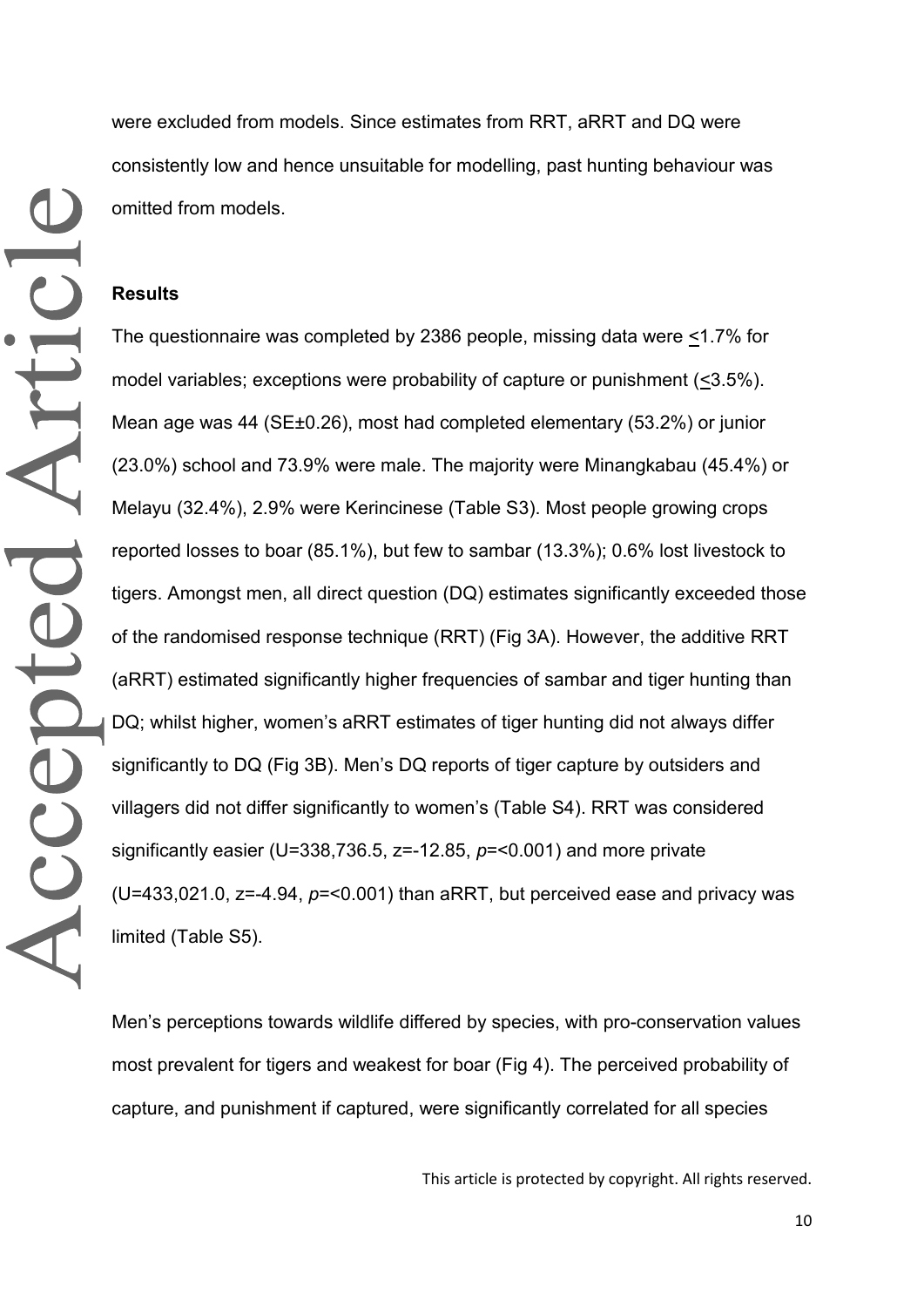(Pearson's R; P< 0.05; boar=0.67, sambar=0.78, tiger=0.73, pangolin=0.76), so probability of punishment was omitted from models. Across all species, PBC was the strongest predictor of intention to hunt in the future. As PBC declined, so did intention (Table 2). The relative importance of other variables differed by species. Injunctive norm was particularly important for tigers ( $\beta$ =-0.83,  $p$ =<0.001). By contrast, whilst a significant predictor for all other species, descriptive norm was weakly and not significantly related to men's intention to kill tigers ( $\beta$ =-0.10,  $p$ =0.30). The affective measure of danger was negatively and significantly related to intention to kill (except sambar), implying greater perceived danger equates to greater intention. Contrary to expectations, affect for tiger and pangolin measured via 'Bad-good' was positively related to intention, indicating that intention to kill increased with perceived goodness. Attitudes towards killing significantly predicted intention across all species; the probability of capture was not significantly related to intention for tiger or pangolin (Table 2).

#### **Discussion**

Most respondents reported experiencing crop loss to boar, which 13% of men admitting to trying to catch on average seven times in the preceding year. Coupled with 2% of men admitting to hunting sambar once during the same period, this equates to a substantial number of indiscriminate snares within or around KSNP. Indeed, 4433 snares were removed by rangers from 2000-2010 (Linkie et al. 2015). Few men admitted (via DQ) to trying to catch tigers (1%) or pangolins (2%) since 2010. Whilst 1% seems low, as >184,500 men live within 5km of KSNP (Badan Pusat Statistik 2010), 1% represents considerable poaching pressure. Indeed, 231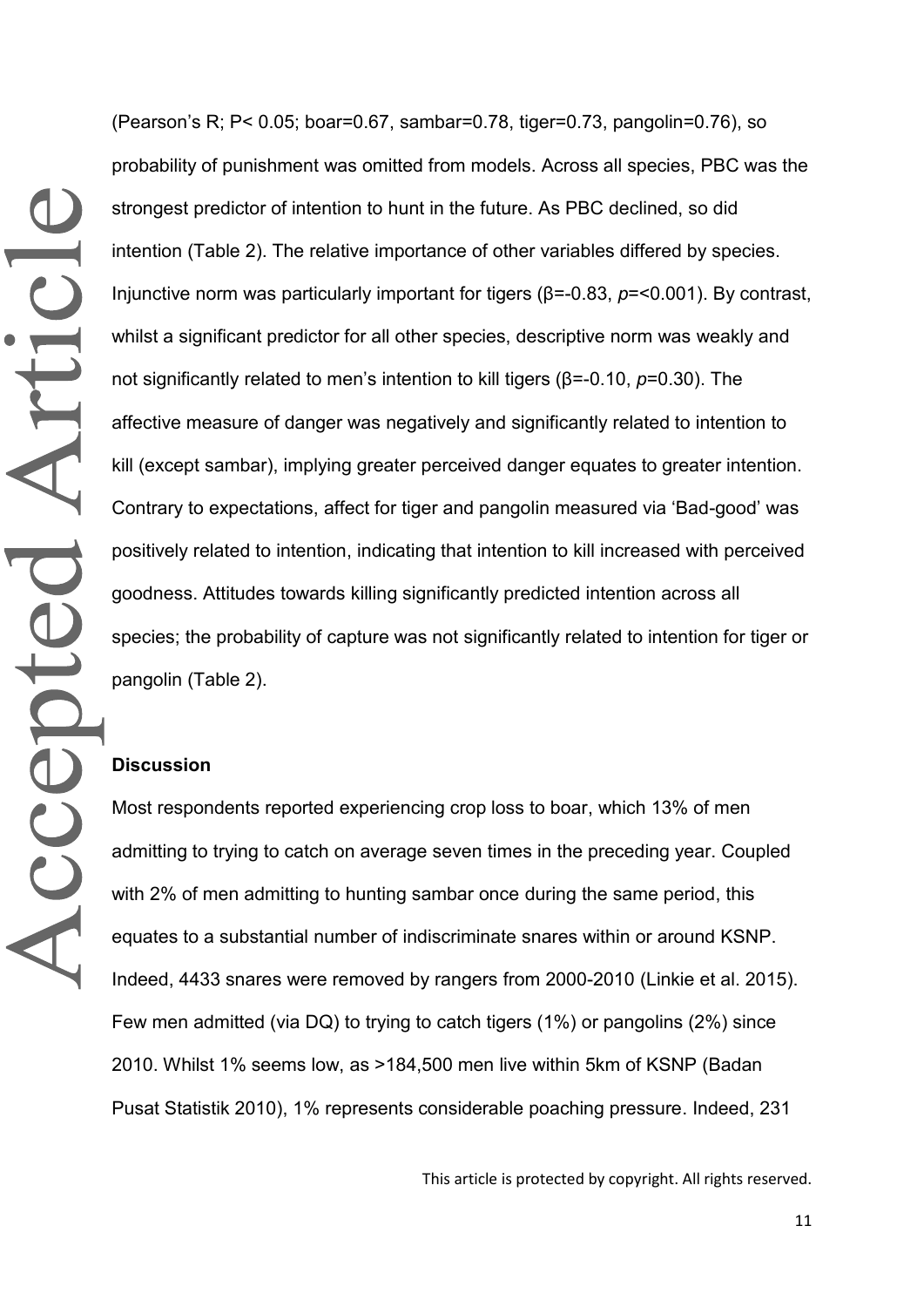tiger snares were removed from KSNP between 2005 and 2014 (Risdianto et al. 2016). Whilst recall is vulnerable to biases (Golden et al. 2013), we measured common events across short timeframes and where event rarity required longer periods (tiger hunting), actions were deemed memorable and thus accessible for recall.

As Indonesia modernises and strong religious views permeate, worldviews held by groups such as the Minangkabau and Kerincinese, including that spirit tigers embody the souls of ancestors, are vulnerable. Incorporation into the market economy has increased the importance of money, which has encouraged some to sell tiger parts (Bakels 2013; Bakels et al. 2016). However, our models suggest that this may not be the result of beliefs attributed to particular ethnic groups. Ethnicity was incorporated into our models due to the prevalence of human-wildlife narratives in local ethnographic work. However, given evidence that sociodemographic characteristics generally fail to reveal underlying differences in how people relate to wildlife (Teel & Manfredo 2010), we did not include other such variables.

Ethnicity was not related to men's intention to kill boar, tiger or pangolin. However, intention to kill sambar was higher amongst Melayu. Hunting for sambar is known to peak prior to Idul Fitri (Risdianto et al. 2016), yet all ethnicities surrounding KSNP follow Islam so the link between Melayu and sambar hunting warrants further exploration. Men's perceived behavioural control (PBC) over hunting was the strongest predictor of intention across all species; when PBC was weak, so too was intention. PBC was low for all species (Fig 4), but particularly tiger. Species-specific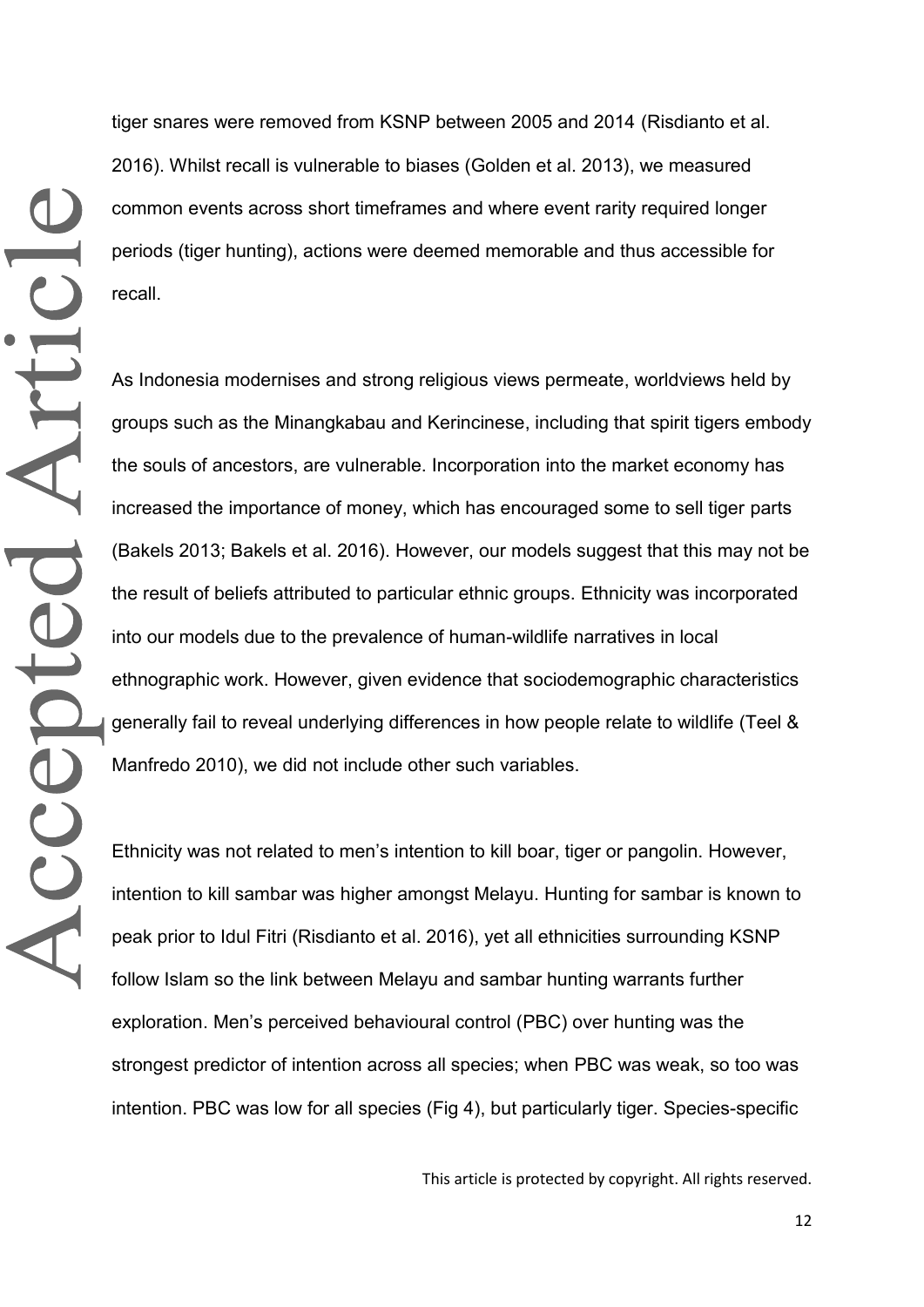injunctive norms and attitudes towards hunting were also important predictors of behavioural intention; those not feeling social pressure to hunt did not intend to, nor did those reporting pro-conservation attitudes towards killing. Few men (<7%) perceive that others were killing tigers which may explain why descriptive norms, whilst related to intention to kill other study-species, were unimportant regarding behaviour towards tigers. Contrary to expectations, for sambar, tiger and pangolin, affect measured via 'Bad-Good' was weakly and positively related to intention, implying that the greater the level of goodness associated with the animal, the greater the intention to kill one. Given the desirability of sambar meat and commercial value of tiger and pangolin, the possibility that men equated 'goodness' to dietary or financial gains cannot be ruled out. However, affective perceptions of tigers as dangerous was a stronger driver of intention to kill than perceived goodness. As perceived dangerousness increased, so too did intention to kill. Initial responses to stimuli are frequently affective; they occur automatically but then guide information processing and judgement (Slovic et al. 2007). Whilst conservation agencies may want stakeholders to rationally deliberate facts (e.g. the probability of tiger-attack) divorced from emotion, evidence abounds to the contrary (Wilson 2008; Slagle et al. 2012).

Observed behaviour and behavioural intention are considered the best indicators of tolerance for a species (Bruskotter & Wilson 2013)*.* When studying illegal acts, behavioural observation is challenging, so we used the randomised response technique (RRT) and the additive RRT (aRRT) while also asking people to directly report their rule-breaking behaviour. Whilst there is substantial evidence that RRT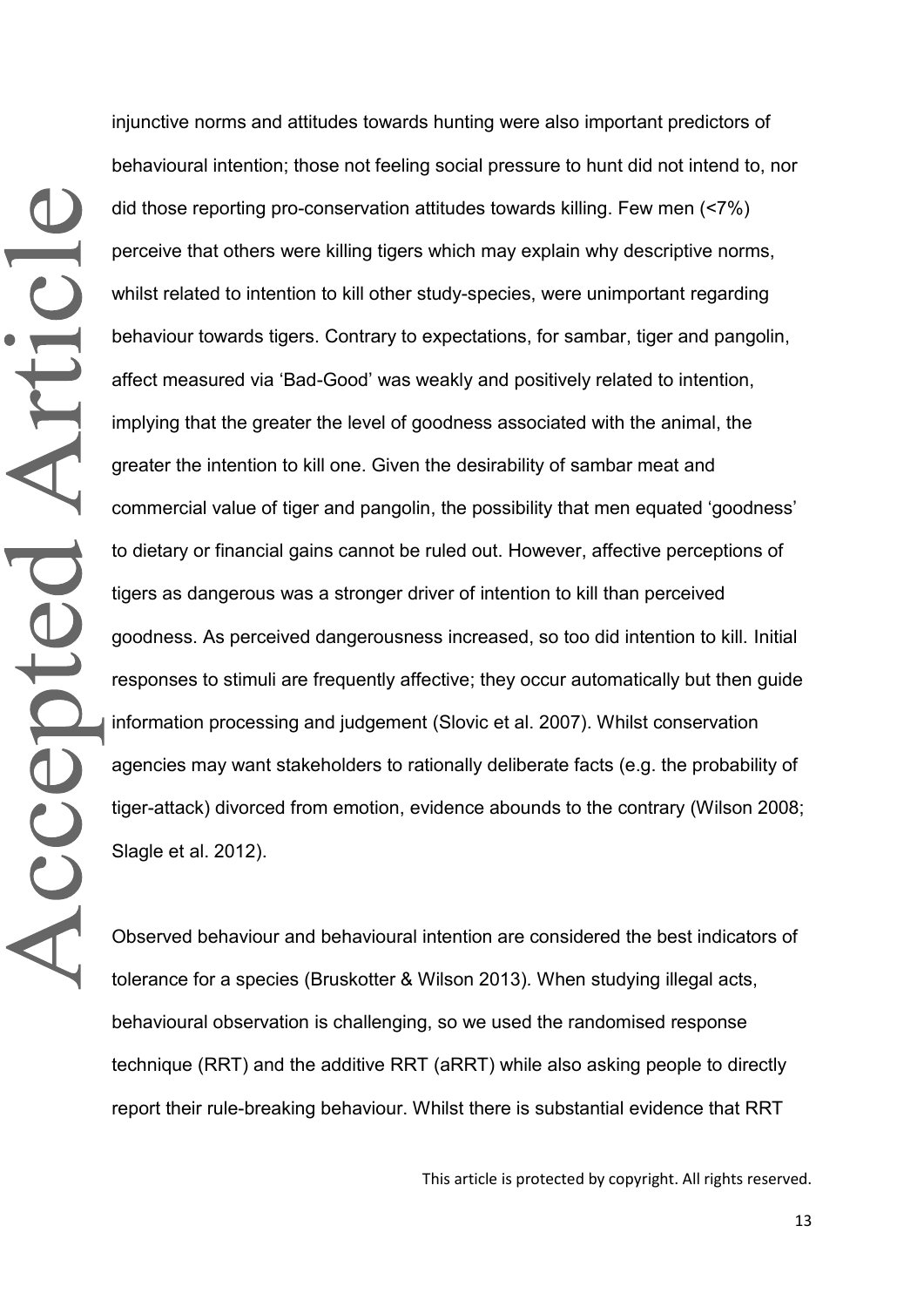returns higher estimates of rule-breaking under varied conservation contexts (Razafimanahaka et al. 2012; St. John et al. 2015), it was of limited use surrounding KSNP. However, despite being perceived by respondents as more difficult and less private than RRT, compared to asking men directly, aRRT estimated significantly higher hunting frequencies for four of six questions. An exception was boar, but since this species can be hunted beyond KSNP boundaries, this question is of limited sensitivity. Nevertheless, proximity to protected areas can impact the likelihood of people reporting rule-breaking behaviour (Razafimanahaka et al. 2012).

Integrating behaviour-change models into conservation science is crucial as emerging conservation strategies increasingly require widespread changes in people's actions (Reddy et al. 2017). Many studies, including ours, measure predictors of behaviour directly. Whilst using value or belief-based measures, such as wildlife value orientations (Teel & Manfredo 2010), provide advantageous insights into cognitive foundations of behaviour, these values are less-easily influenced by interventions; hence our focus on higher-order antecedents of behaviour. We provide estimates of hunting and identify determining factors in a globally important tiger landscape. We conclude that awareness raising activities aimed at increasing knowledge of our study species may be of limited use in curbing men's intention to hunt given the prominence of affect in determining intention (Slagle et al. 2012). However, existing personal values could be leveraged to incentivise behaviourchange in a similar manner to that which has been operationalised to reduce energy consumption (Allcott & Rogers 2014). Such an approach would appeal to people's affective intuitive, and rational thinking simultaneously (Reddy et al. 2017). Applied in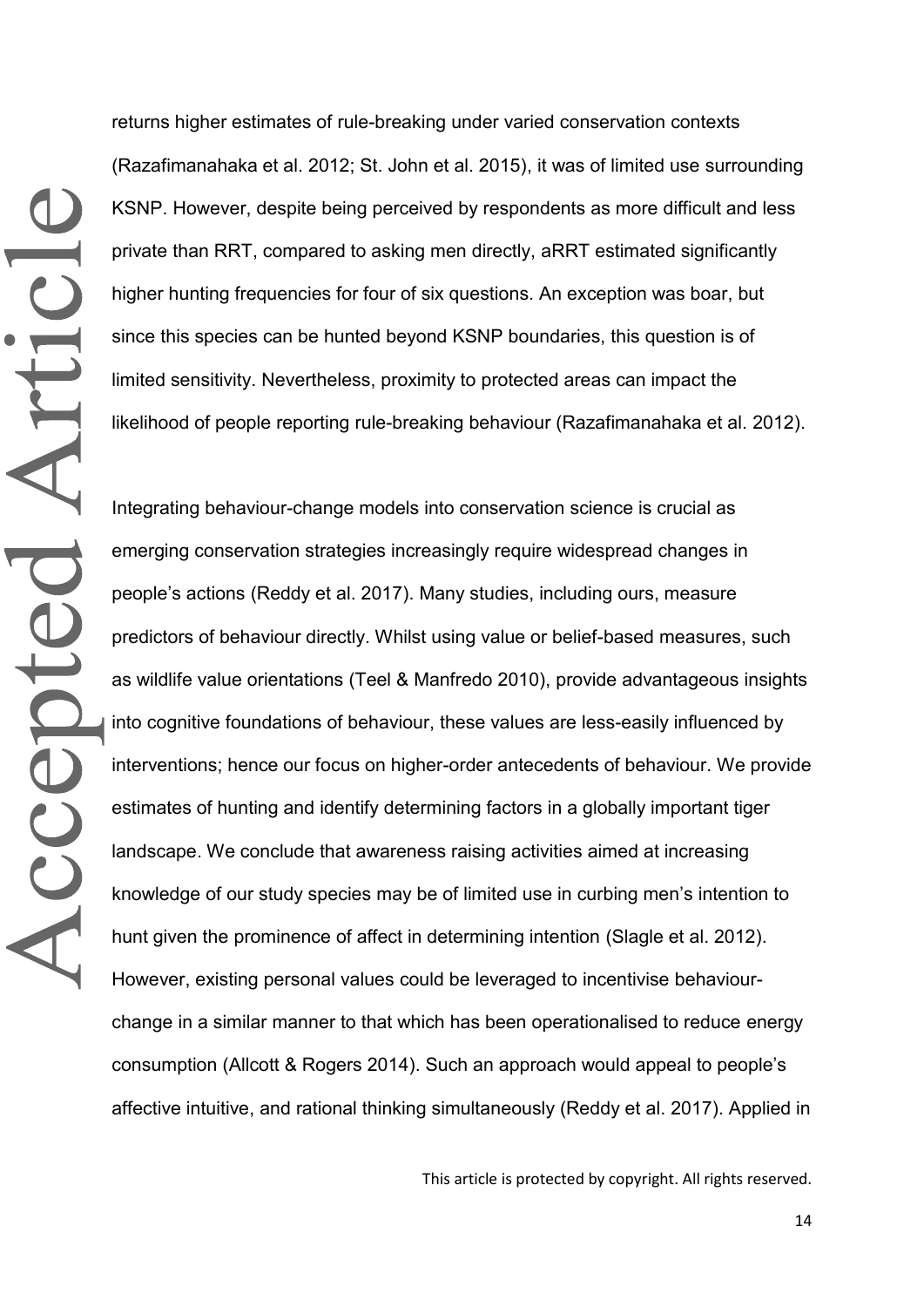a standardised manner, our assessment of tolerance and behavioural intention could be up-scaled to monitor threats to tigers or other conflict species. Doing so would enable pre-emptive or responsive interventions targeting the strongest predictor(s) and thus actors engaged in specific behaviours, which likely vary by site. Further, where intervention design is informed by socio-psychological investigation, these data double as a monitoring and evaluation baseline.

Societal goals of conserving nature will unlikely be achieved with a blanket approach to enforcement. We recommend further interrogation of psychological components underpinning decision making including in the area of audience segmentation which strives to design optimal interventions for groups sharing common psychographic attributes (Kurtz 2012). Our study provides evidence that behaviour-change models provide informative material for practitioners seeking to encourage compliance and coexistence with wildlife.

#### **Acknowledgements**

We thank our local project partner Fauna & Flora International and Darmawan Liswanto for facilitating the study, Ika Agustin, Yulian Anggriawan, Karlina, and Erlinda Kartika for collecting the questionnaire data, and the thousands of respondents who gave us their time. This work was funded by a UK Leverhulme Trust Research Project Grant.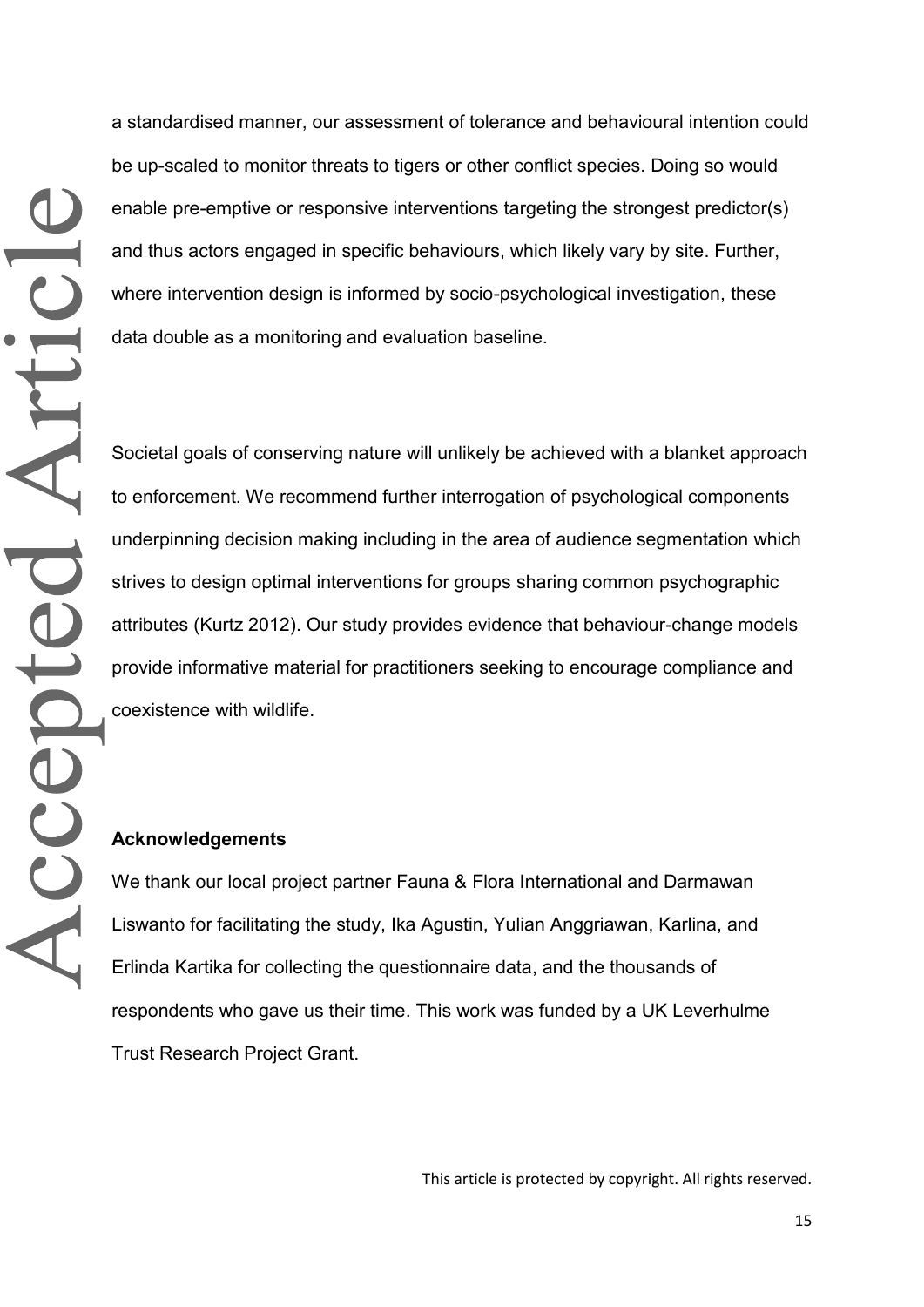Table 1 Questions presented to RRT and aRRT respondents. Men answered questions 1-7; women, questions 5-7.

|                | <b>RRT</b>                            | aRRT                                  |  |  |  |
|----------------|---------------------------------------|---------------------------------------|--|--|--|
| $\mathbf{1}$   | In the last 12 months, have you tried | In the last 12 months, how many       |  |  |  |
|                | to catch wild boar?                   | times have you tried to catch wild    |  |  |  |
|                |                                       | boar?                                 |  |  |  |
| 2              | In the last 12 months, have you tried | In the last 12 months, how many       |  |  |  |
|                | to catch sambar?                      | times have you tried to catch         |  |  |  |
|                |                                       | sambar?                               |  |  |  |
| 3              | Since the Mentawai earthquake and     | Since the Mentawai earthquake and     |  |  |  |
|                | tsunami in 2010, have you tried to    | tsunami in 2010, how many times       |  |  |  |
|                | catch tiger?                          | have you tried to catch tiger?        |  |  |  |
| $\overline{4}$ | Since 2010, have you tried to catch   | Since 2010, how many times have       |  |  |  |
|                | pangolin?                             | you tried to catch pangolin?          |  |  |  |
| 5              | Since 2010, have people from          | Since 2010, how many people from      |  |  |  |
|                | outside the village hunted tiger      | outside the village have hunted tiger |  |  |  |
|                | around here?                          | around here?                          |  |  |  |
| 6              | Since 2010, have people in the        | Since 2010, how many people in the    |  |  |  |
|                | village hunted tiger around here?     | village have hunted tiger around      |  |  |  |
|                |                                       | here?                                 |  |  |  |
|                |                                       |                                       |  |  |  |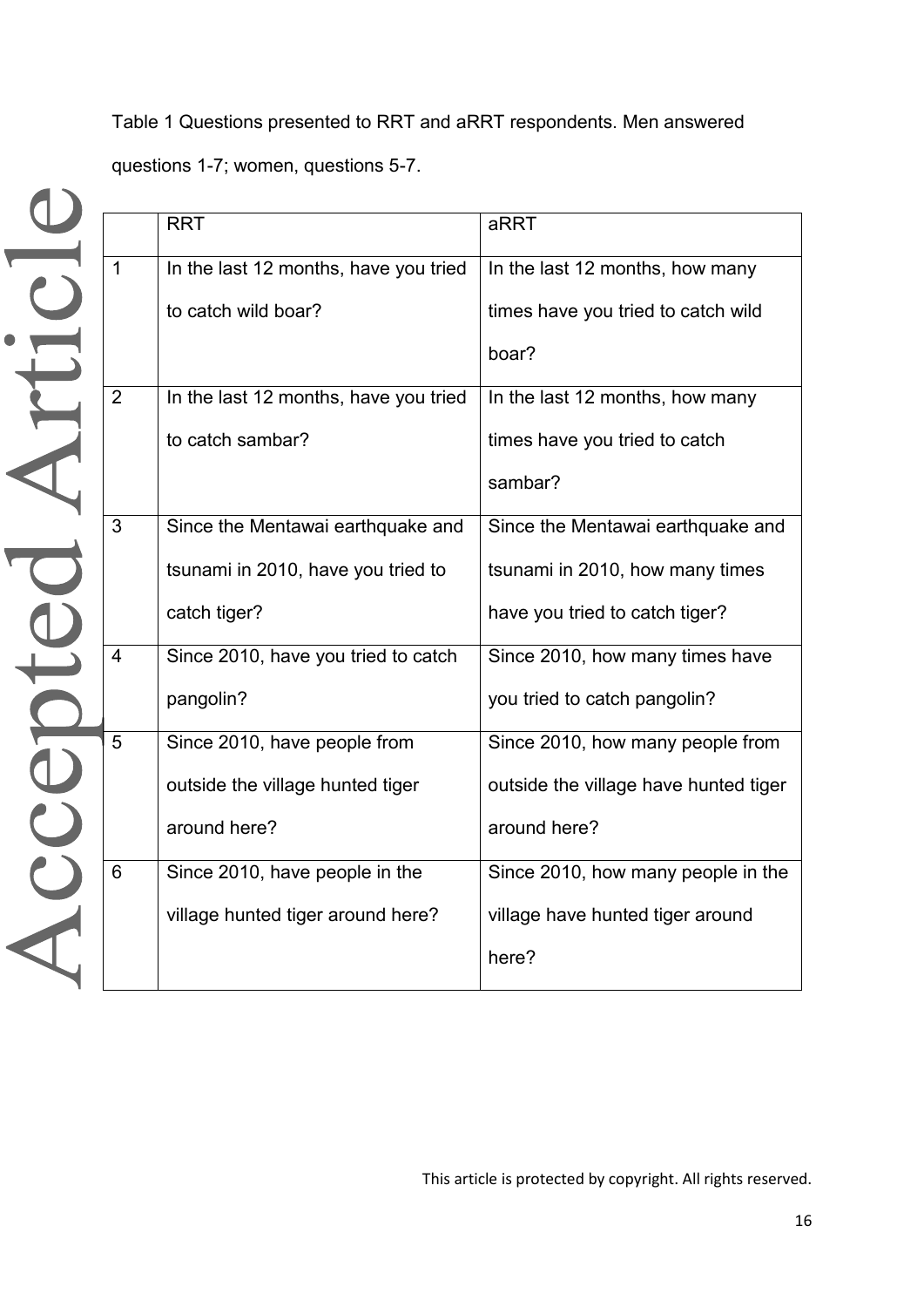Table 2 Maximum likelihood estimates and their standard errors derived from species-specific cumulative logit mixed models (study area as random effect) fitted to respondents' intention to kill a particular species. The first rows represent intercepts (cut-points between categories), whilst the remainder are predictor coefficients. <sup>a</sup>Reference category Melayu. Bold indicates significant variables at P< 0.001, italics P <0.01, underlined P<0.5, italic underlined P<0.1.

|                                      | Boar    |      | Sambar             |      | <b>Tiger</b>            |                   | Pangolin                |                   |
|--------------------------------------|---------|------|--------------------|------|-------------------------|-------------------|-------------------------|-------------------|
| Intercepts                           | β       | SE.  | $\overline{\beta}$ | SE.  | $\overline{\beta}$      | S.E.              | $\overline{\beta}$      | S.E.              |
| Very strong   Strong intention       | $-3.29$ | 0.29 | $-2.77$            | 0.41 | $-5.33$                 | 0.58              | $-4.04$                 | 0.43              |
| Strong intention   Neutral           | $-5.35$ | 0.31 | $-5.15$            | 0.41 | $-6.81$                 | 0.55              | $-6.60$                 | 0.44              |
| Neutral   Weak intention             | $-6.20$ | 0.31 | $-6.30$            | 0.42 | $-7.87$                 | 0.56              | $-8.03$                 | 0.46              |
| Weak intention   very weak intention | $-8.28$ | 0.34 | $-9.07$            | 0.44 | $\blacksquare$<br>10.93 | 0.59              | $\blacksquare$<br>11.16 | 0.50              |
| Affect: Bad-Good                     | $-0.34$ | 0.07 | 0.10               | 0.06 | 0.17                    | 0.06              | 0.22                    | $\overline{0.07}$ |
| Affect: Dangerous-Harmless           | $-0.23$ | 0.06 | 0.05               | 0.06 | $-0.39$                 | 0.06              | $-0.17$                 | 0.06              |
| Attitude towards killing             | $-0.37$ | 0.07 | $-0.47$            | 0.06 | $-0.29$                 | 0.08              | $-0.81$                 | $\overline{0.07}$ |
| Attitude towards conserving          | 0.08    | 0.08 | $-0.09$            | 0.06 | $-0.06$                 | 0.08              | $-0.21$                 | 0.07              |
| Descriptive norm                     | $-0.15$ | 0.05 | $-0.12$            | 0.06 | $-0.10$                 | 0.09              | $-0.23$                 | $\overline{0.07}$ |
| Injunctive norm                      | $-0.39$ | 0.05 | $-0.37$            | 0.07 | $-0.83$                 | 0.11              | $-0.40$                 | 0.07              |
| Perceived behavioural control        | $-0.73$ | 0.05 | $-0.81$            | 0.06 | $-1.18$                 | 0.10              | $-0.85$                 | 0.06              |
| Perceived probability of capture     | 0.18    | 0.08 | $-0.15$            | 0.06 | $-0.00$                 | $\overline{0.07}$ | 0.00                    | 0.06              |
| Age                                  | $-0.02$ | 0.00 | $-0.02$            | 0.00 | $-0.01$                 | 0.00              | $-0.01$                 | 0.00              |
| Ethnicity: Minangkabau <sup>a</sup>  | $-0.23$ | 0.14 | $-0.21$            | 0.12 | $-0.06$                 | 0.17              | $-0.03$                 | 0.15              |
| Ethnicity: Other                     | $-0.19$ | 0.14 | $-0.32$            | 0.14 | $-0.15$                 | 0.18              | $-0.16$                 | 0.16              |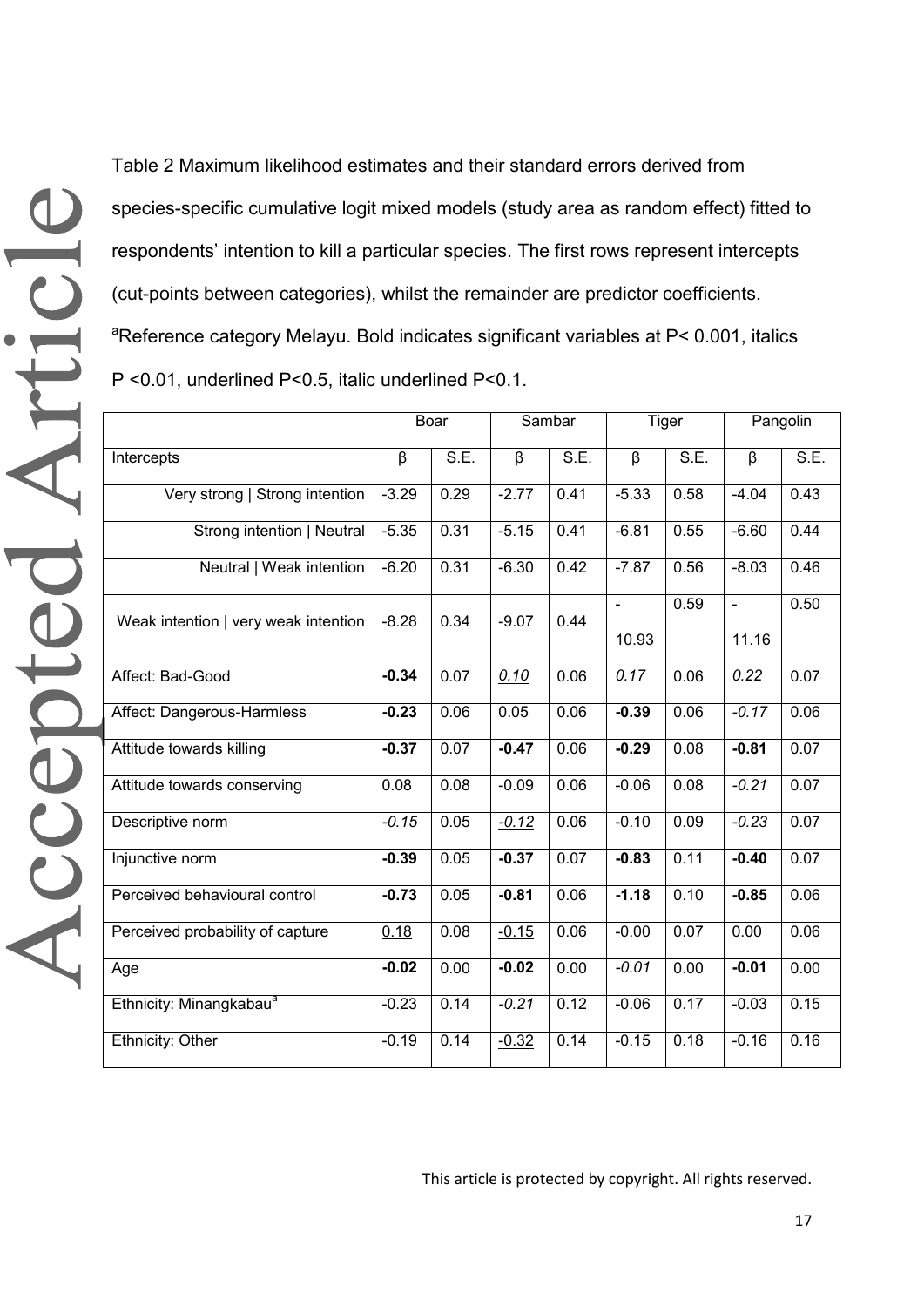Figure 1 A conceptual model of wildlife conservation behaviour adapted from Bruskotter and Fulton (2012). Intolerance and stewardship, expressed through actions, may be viewed as sitting at opposite ends of a spectrum of conservationrelated behaviours. Acceptance/Tolerance sits in the middle and is not necessarily expressed through tangible acts.



Figure 2 Map of Kerinci Seblat landscape showing the density of human-tiger encounters and study areas sampled. Forest within and adjoining the Kerinci Seblat National Park is shown in dark shading.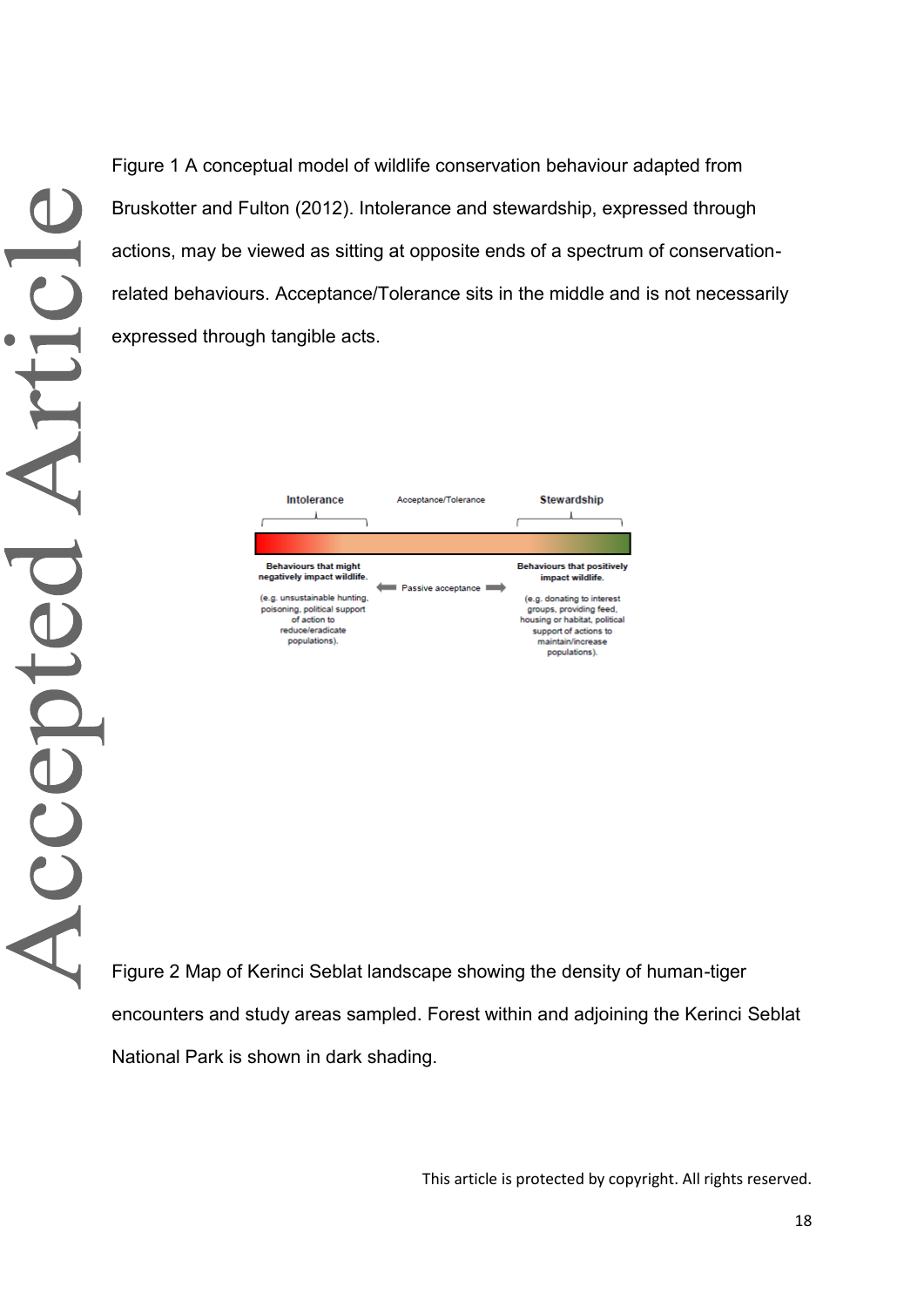

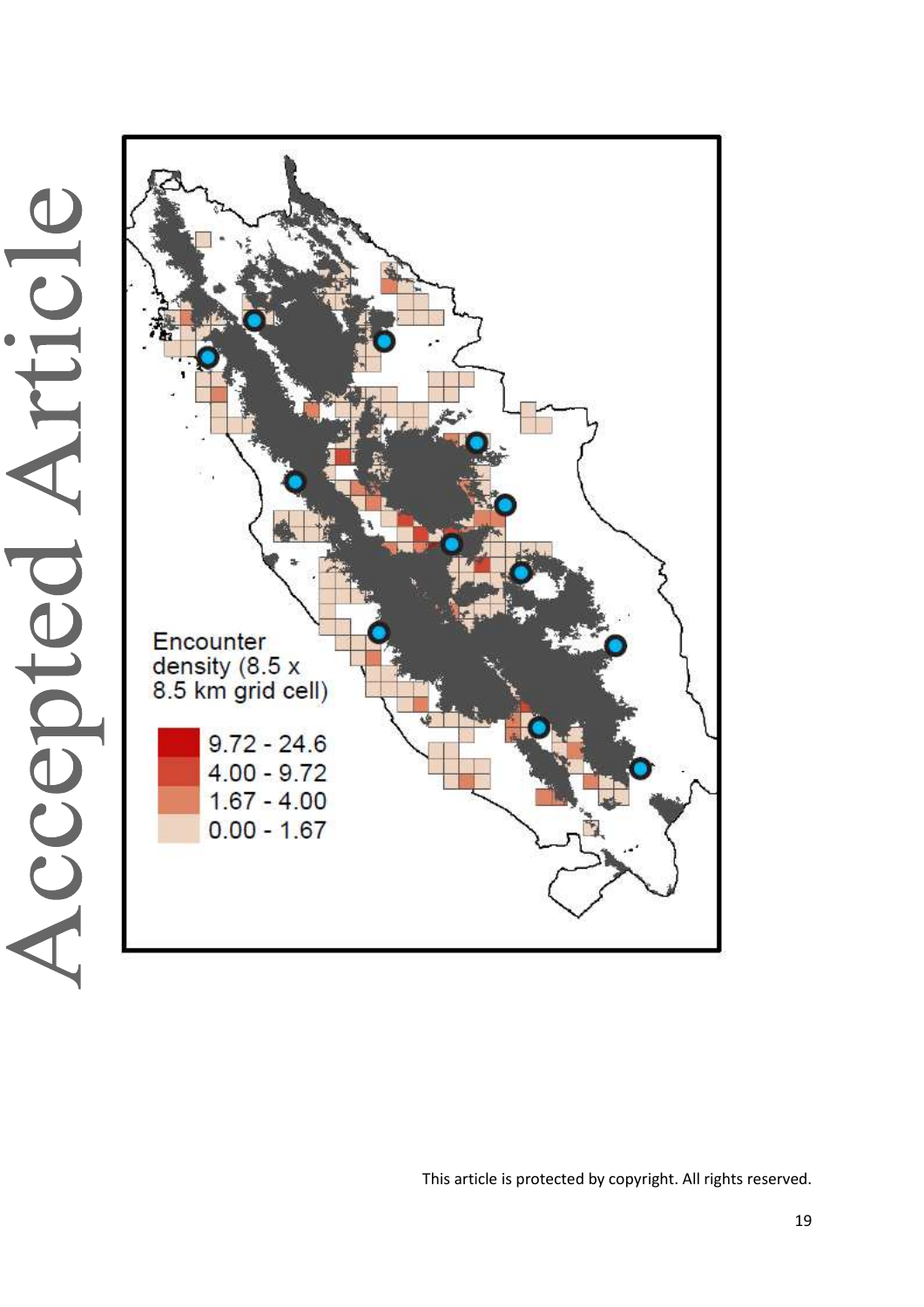Figure 3A Proportion of respondents reporting hunting behaviour estimated using RRT and DQ (men *n*=778, women *n*=282). B Frequency of hunting behaviour reported via aRRT and DQ (men *n*=697, women *n*=238). Grey shading identifies data from men only, black bars indicate the mean and bar length represent the 95% confidence interval. Tiger hunting conducted by people from outside the village (outsider) or from within the village (village) are reported by men and women.

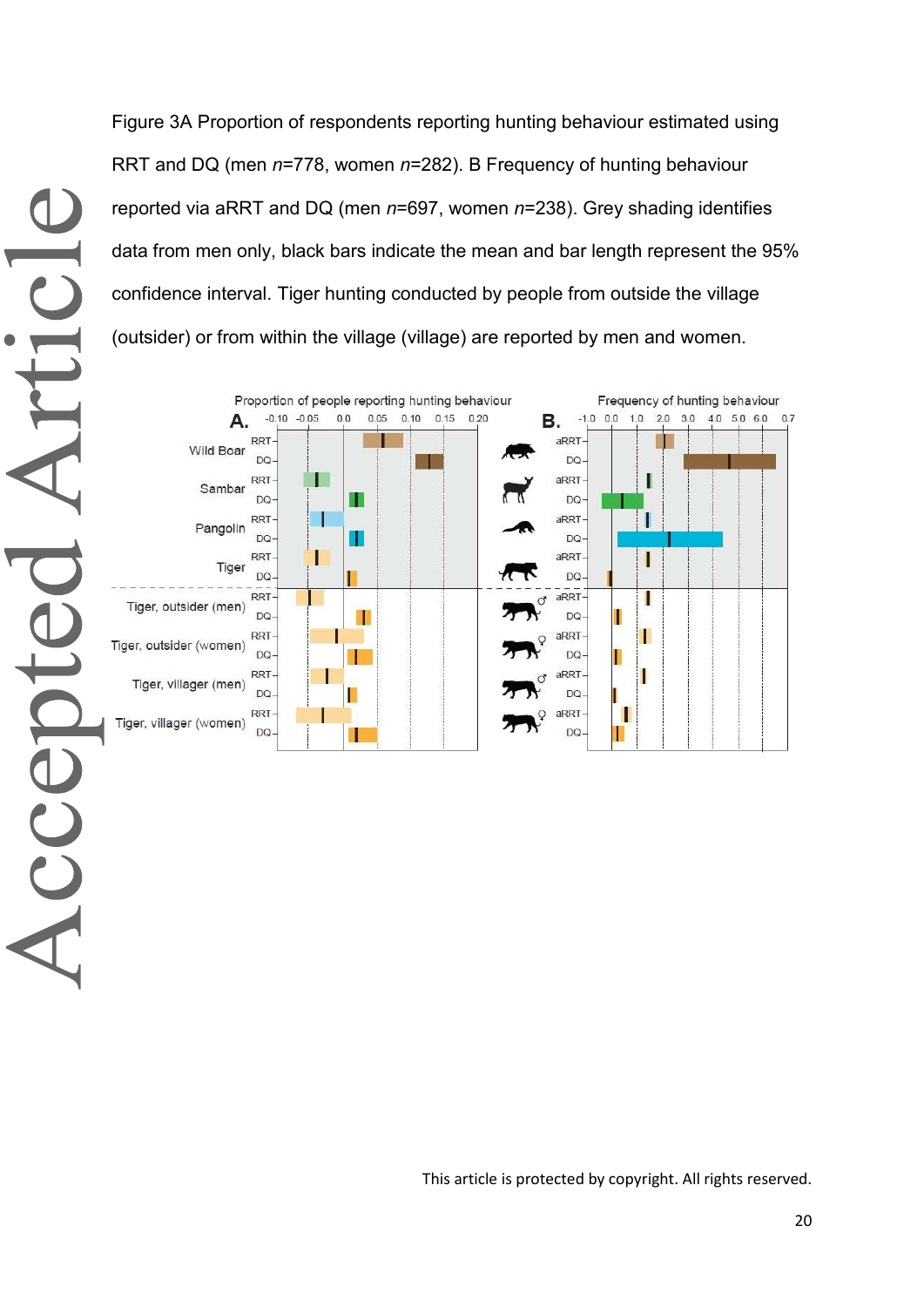Figure 4 Distribution of social variables reported by men and described with mean and 95% confidence interval (wild boar *n*=1739, pangolin *n*=1686, tiger *n*=1687, sambar *n*=1713). With the exception of intention, variables are scaled such that the higher the value, the less inclined people were to hunt in the future. For example, an attitude towards killing or PBC score of five reflects disagreement with hunting and weak perceived control over performance of the behaviour.



#### **References**

Ajzen, I. & Fishbein, M. (1980). *Understanding attitudes and predicting social behaviour*. Prentice-Hall, Englewood Cliffs, New Jersey 07632.

Allcott, H. & Rogers, T. (2014). The Short-Run and Long-Run Effects of Behavioral Interventions: Experimental Evidence from Energy Conservation. *Am. Econ.*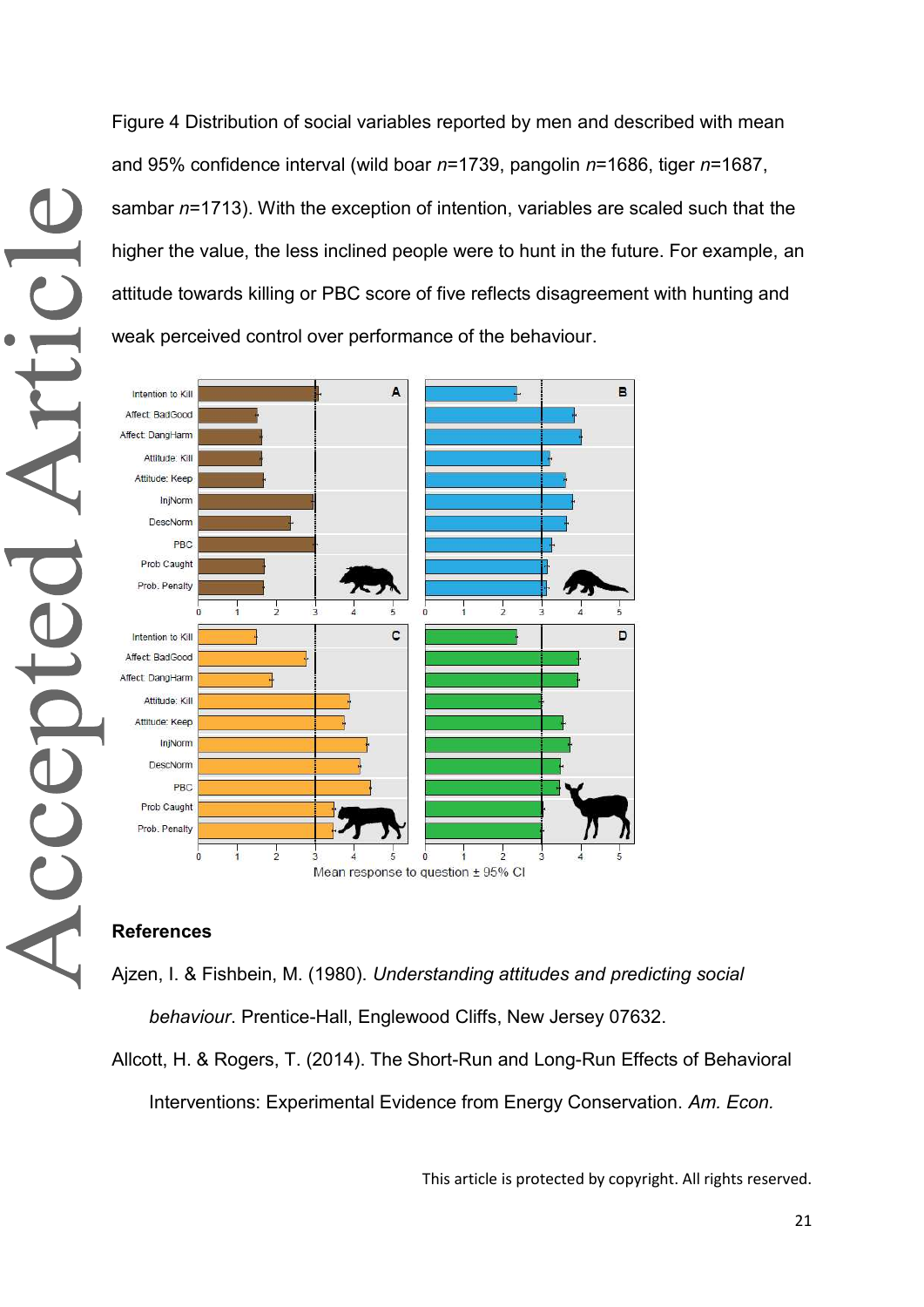*Rev.*, 104, 3003–3037.

Accepted Article

- Badan Pusat Statistik. (2010). National social economic survey. *Jakarta, Indones. https//microdata.bps.go.id/mikrodata/index.php/catalog/SUSENAS. Accessed 1 June 2017*.
- Bakels, J. (2013). Animals as persons in Sumatra. In: *Polit. Species Reshaping our Relationships with Other Anim.* (eds. Corbey, R. & Lanjouw, A.). Cambridge University Press, Cambridge, UK.
- Bakels, J., Bhagwat, S., Drani, E., Infield, M. & Kidd, C. (2016). *Culture and Conservation: Investigating the Linkages between Biodiversity Protection and Cultural Values and Practices*. Arcus Foundation, Cambridge, UK.
- Bruskotter, J.T. & Fulton, D.C. (2012). Will Hunters Steward Wolves? A Comment on Treves and Martin. *Soc. Nat. Resour.*, 25, 97–102.
- Bruskotter, J.T. & Wilson, R.S. (2013). Determining where the wild things will be: Using psychological theory to find tolerance for large carnivores. *Conserv. Lett.*, 7, 158–165.

Christensen, R. (2015). Regression Models for ordinal data.

- Cialdini, R.B. (2003). Crafting normative messages to protect the environment. *Curr. Dir. Psychol. Sci.*, 12, 105–109.
- Cialdini, R.B., Kallgren, C.A. & Reno, R.R. (1991). A focus theory of normative conduct: A theoretical refinement and reevaluation of the role of norms in human behaviour. In: *Adv. Exp. Soc. Psychol.* (ed. Zanna, M.P.). Academic Press, Inc., San Diego, California.
- Conner, M. & Sparks, P. (2008). Theory of planned behaviour. In: *Predict. Heal. Behav.* (eds. Conner, M. & Norman, P.). Open University Press: Maidenhead,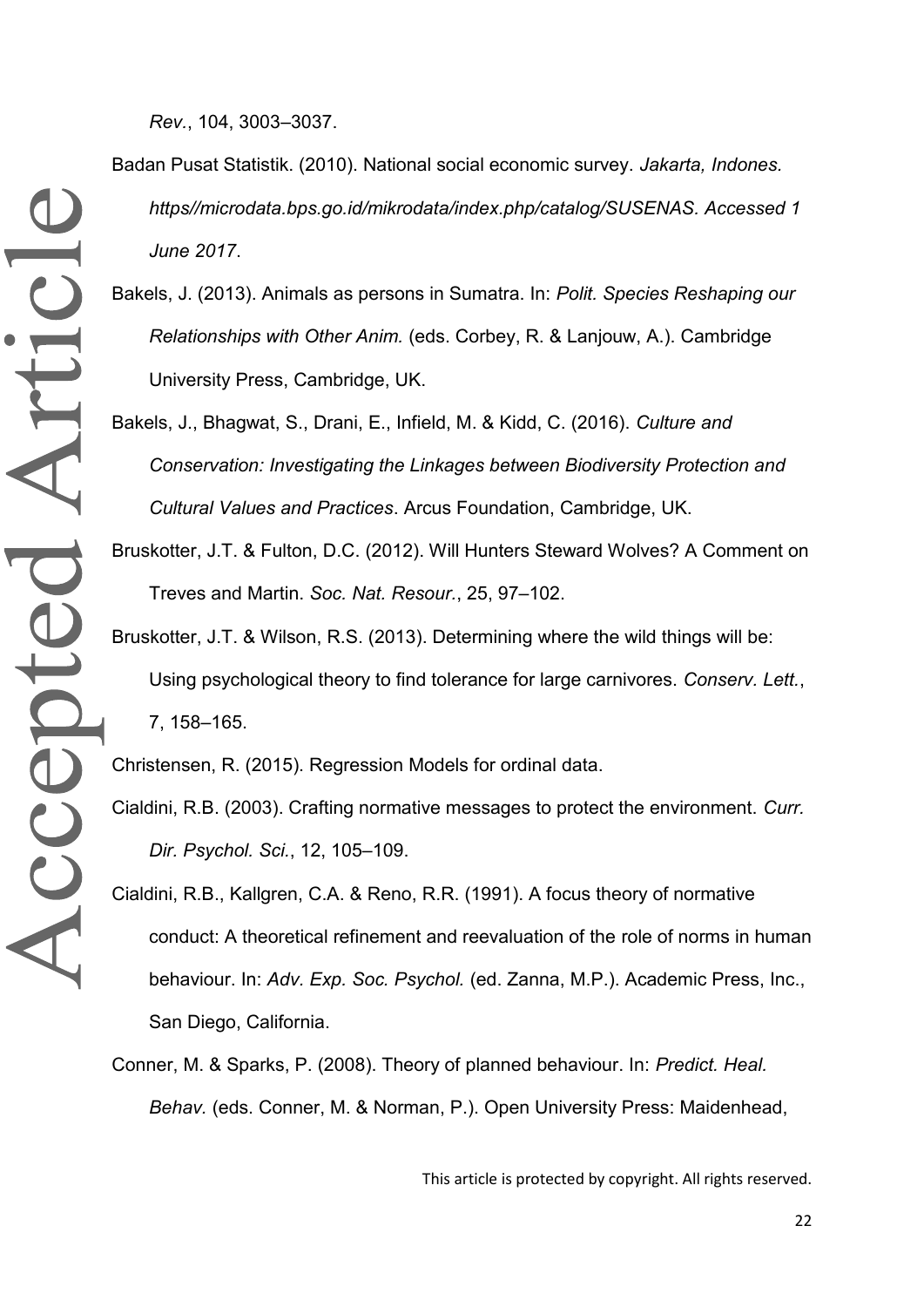UK., pp. 170–222.

Dinerstein, E., Loucks, C., Wikramanayake, E., Ginsberg, J., Sanderson, E., Seidensticker, J., Forrest, J., Bryja, G., Heydlauff, A., Klenzendorf, S., Leimgruber, P., Mills, J., O'Brien, T.G., Shrestha, M., Simons, R. & Songer, M. (2007). The Fate of Wild Tigers. *Bioscience*, 57, 508–514.

Fairbrass, A., Nuno, A., Bunnefeld, N. & Milner-Gulland, E.J. (2015). Investigating determinants of compliance with wildlife protection laws: Bird persecution in Portugal. *Eur. J. Wildl. Res.*, 62, 93–101.

Finucane, M.L., Alhakami, A., Slovic, P. & Johnson, S.M. (2000). The Affect Heuristic in Judgments of Risks and Benefits. *J. Behav. Decis. Mak.*, 13, 1–17.

Fishbein, M. & Ajzen, I. (1975). *Belief, Attitude, Intention and Behaviour: An Introduction to Theory and Research*. Addison-Wesley Series in Social Psychology. Addison-Wesley Publishing Company, Reading, Massachusetts. Golden, C.D., Wrangham, R.W. & Brashares, J.S. (2013). Practical directions for the

IBM Corp. (2013). IBM SPSS Statistics for Windows,. *Version 22.0. Armonk, NY IBM Corp.*

use of recall data in conservation science. *Anim. Conserv.*, 16, 608–609.

Jacobs, M.H. (2012). Human Emotions Toward Wildlife. *Hum. Dimens. Wildl.*, 17, 1– 3.

St. John, F.A. V, Mai, C.-H. & Pei, K.J.C. (2015). Evaluating deterrents of illegal behaviour in conservation: Carnivore killing in rural Taiwan. *Biol. Conserv.*, 189, 86–94.

Kurtz, D.L. (2012). *Contemporary Marketing*. 16th edn. South-Western Cengage Learning, Ohio, USA.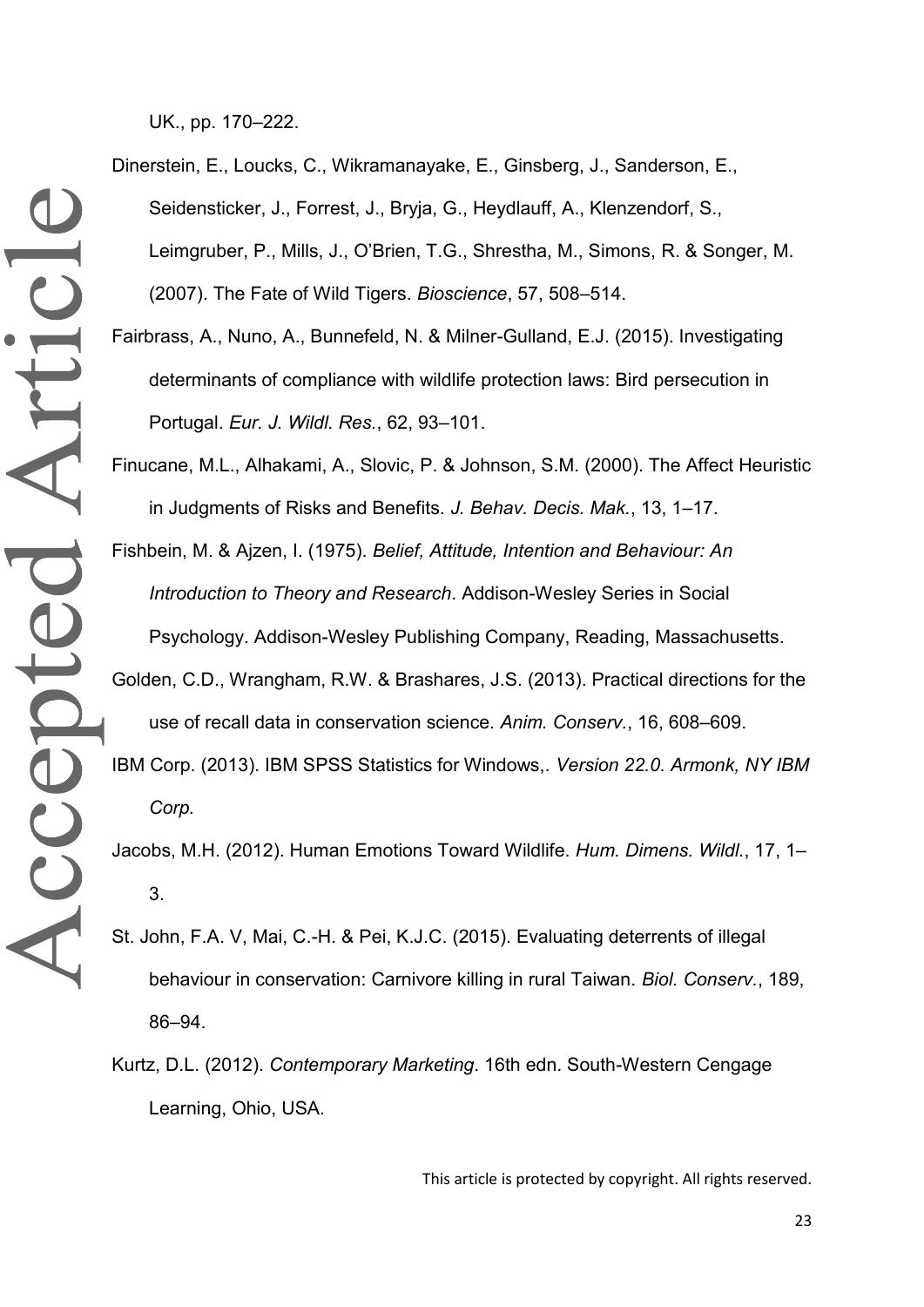- Linkie, M., Chapron, G., Martyr, D.J., Holden, J. & Leader-Williams, N. (2006). Assessing the viability of tiger subpopulations in a fragmented landscape. *J. Appl. Ecol.*, 43, 576–586.
- Linkie, M., Dinata, Y., Nofrianto, A. & Leader-Williams, N. (2007). Patterns and perceptions of wildlife crop raiding in and around Kerinci Seblat National Park, Sumatra. *Anim. Conserv.*, 10, 127–135.
- Linkie, M., Martyr, D.J., Harihar, A., Risdianto, D., Nugraha, R.T., Maryati, Leader-Williams, N. & Wong, W.-M. (2015). EDITOR'S CHOICE: Safeguarding Sumatran tigers: evaluating effectiveness of law enforcement patrols and local informant networks. *J. Appl. Ecol.*, 52, 851–860.
- Marchini, S. & Macdonald, D.W. (2012). Predicting ranchers' intention to kill jaguars: Case studies in Amazonia and Pantanal. *Biol. Conserv.*, 147, 213–221.
- McNeeley, J.A. & Sochaczewski, P.S. (1988). The Soul of the Tiger. In: *Soul tiger Search. Nature's Answers Southeast Asia*. University of Hawaii Press, Honolulu., pp. 133–144.
- Nagin, D.S. (1998). Criminal deterrence research at the outset of the twenty-first century. *Crime and Justice*, 23, 1–42.
- R Development Core Team. (2012). R: A language and environment for statistical computing. R Foundation for Statistical Computing, Vienna, Austria. ISBN 3- 900051-07-0, URL http://www.R-project.org/.
- Razafimanahaka, J.H., Jenkins, R.K.B., Andriafidison, D., Randrianandrianina, F., Rakotomboavonjy, V., Keane, A. & Jones, J.P.G. (2012). Novel approach for quantifying illegal bushmeat consumption reveals high consumption of protected species in Madagascar. *Oryx*, 46, 584–592.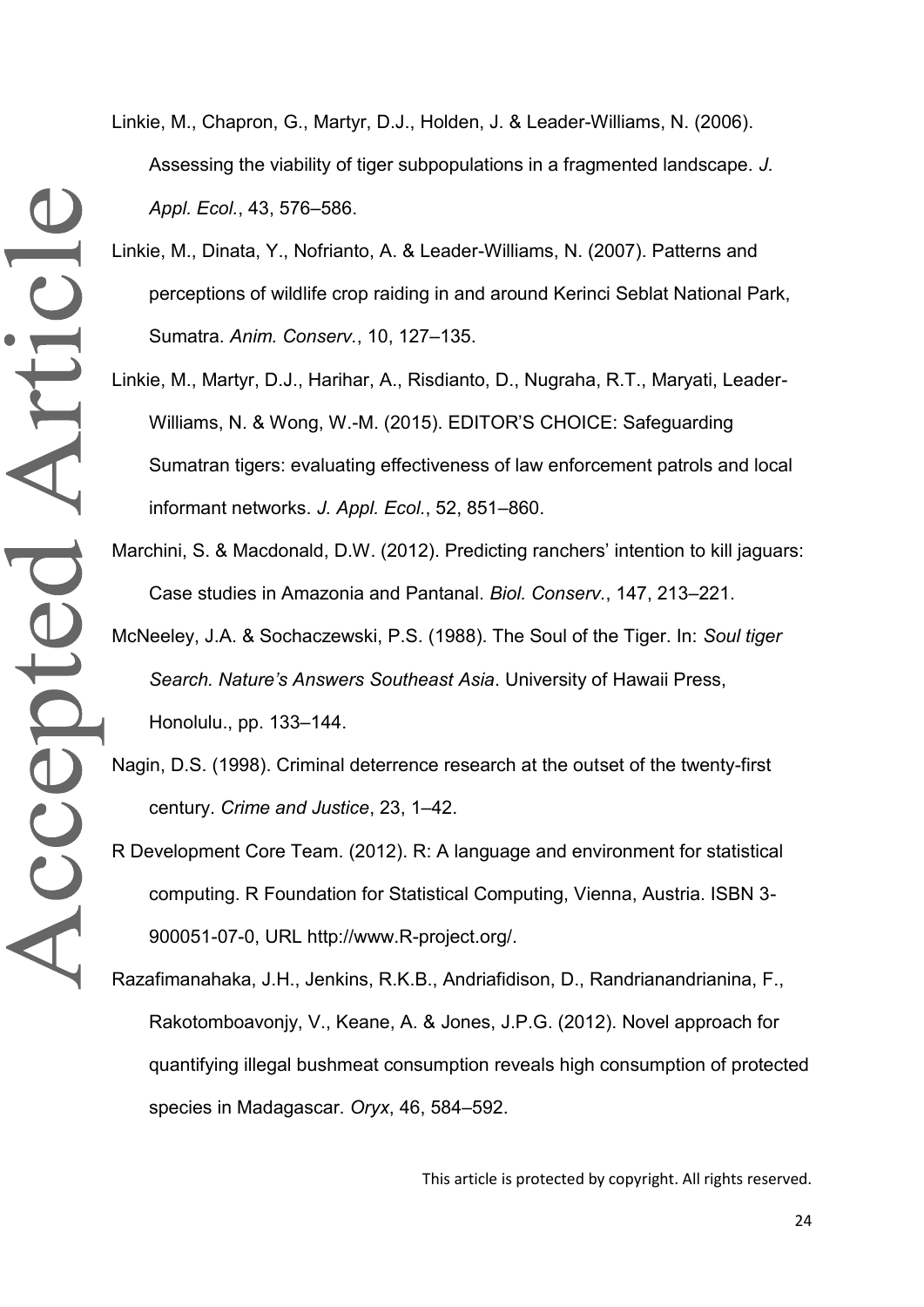Reddy, S.M.W., Montambault, J., Masuda, Y.J., Keenan, E., Butler, W., Fisher, J.R.B., Asah, S.T. & Gneezy, A. (2017). Advancing Conservation by Understanding and Influencing Human Behavior. *Conserv. Lett.*, 10, 248–256. Redpath, S.M., Young, J., Evely, A., Adams, W.M., Sutherland, W.J., Whitehouse, A., Amar, A., Lambert, R.A., Linnell, J.D.C., Watt, A. & Gutiérrez, R.J. (2013). Understanding and managing conservation conflicts. *Trends Ecol. Evol.*, 28,

100–109.

- Risdianto, D., Martyr, D., Nugraha, R., Harihar, A., Wibisono, H., IA, H., Macdonald, D.W., D'Cruze, N. & Linkie, M. (2016). Examining the shifting patterns of poaching from a long-term law enforcement intervention in Sumatra. *Biol. Conserv.*, 204, 306–312.
- Robinson, J.E., St. John, F.A. V, Griffiths, R.A. & Roberts, D.L. (2015). Captive reptile mortality rates in the home and implications for the wildlife trade. *PLoS One*, 10, e0141460.
- Shrestha, S.K., Burns, R.C., Pierskalla, C.D. & Selin, S. (2012). Predicting Deer Hunting Intentions Using the Theory of Planned Behavior: A Survey of Oregon Big Game Hunters. *Hum. Dimens. Wildl.*, 17, 129–140.
- Slagle, K.M., Bruskotter, J.T. & Wilson, R.S. (2012). The role of affect in public support and opposition to wolf management. *Hum. Dimens. Wildl.*, 17, 44–57.
- Slovic, P., Finucane, M.L., Peters, E. & MacGregor, D.G. (2007). The affect heuristic. *Eur. J. Oper. Res.*, 177, 1333–1352.
- Teel, T.L. & Manfredo, M.J. (2010). Understanding the Diversity of Public Interests in Wildlife Conservation. *Conserv. Biol.*, 24, 128–139.

Wadley, R.L. & Colfer, C.J.P. (2004). Sacred Forest, Hunting, and Conservation in